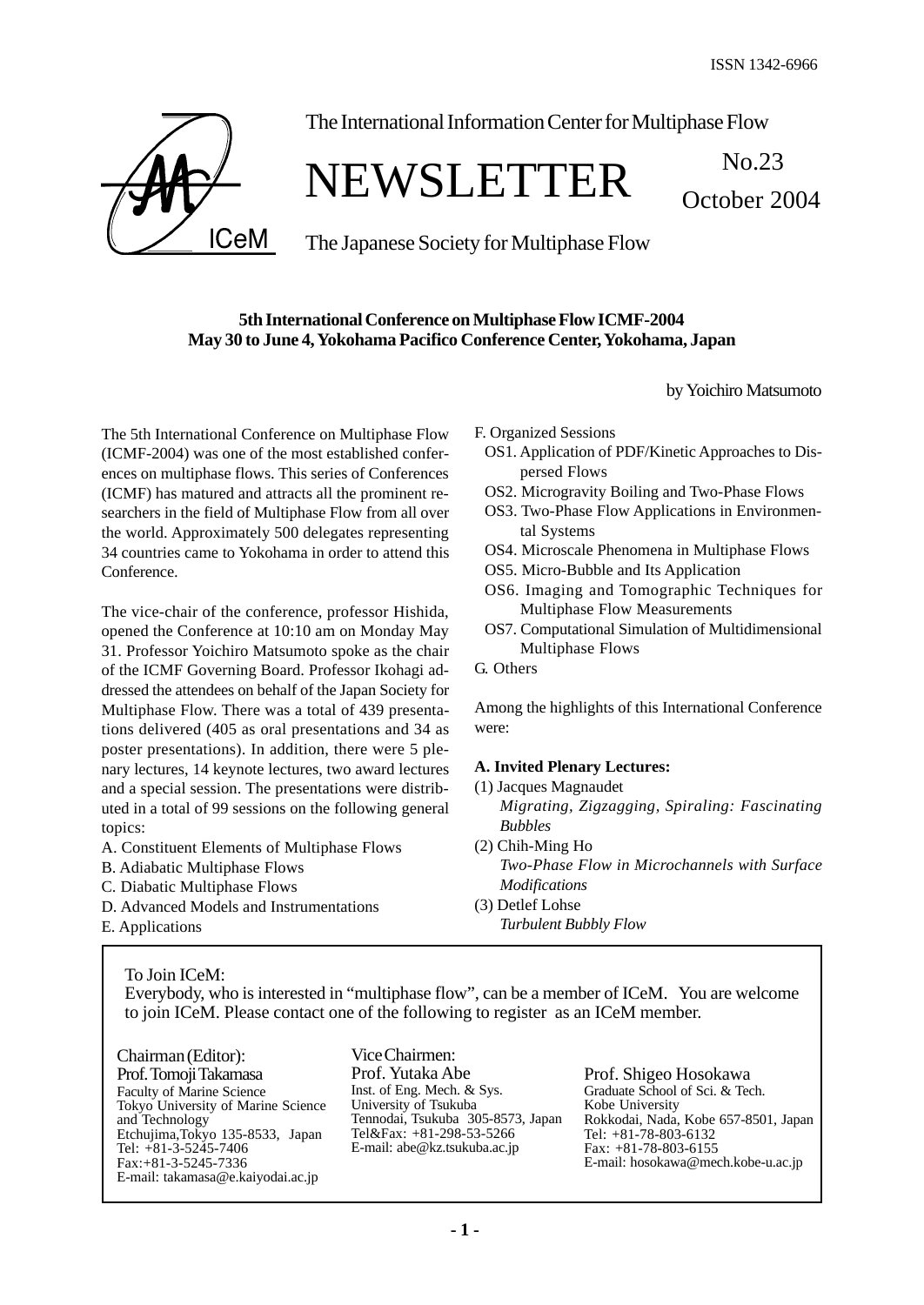- (4) Mamoru Ishii *Two-Fluid Model based on Interfacial Area Transport Equation*
- (5) Masayuki Horio *Four Topics for Further Development of DEM to Deal with Industrial Fluidization Isuues*

#### **B. Invited Keynote Lectures:**

- (1) Said E. Elghobashi *On the Physical Mechanisms of Drag Reduction in a Mirobubble-Laden Turbulent Boundary Layer*
- (2) Martin Maxey *Self-Assembled Particle Structures for Microflow Systems*
- (3) Takeo Kajishima

*Numerical Investigation of Collective Behavior of Gravitationally-Settling Particles in a Homogeneous Field*

- (4) Jiri Drahos *Problems of Time Series Analysis in Characterization of Multiphase Flows*
- (5) Barry Azzopardi

*Phase Split at T-Junctions with Vertical Main Pipes: a Bringing Together of Understanding across Flow Patterns*

- (6) Ellen K. Longmire *Simultaneous Gas and Particle Velocity Measurements in Turbulent Channel Flow*
- (7) J.A.M. Kuipers *Multi-Scale Modeling of Dispersed Gas-Liquid Two-Phase Flows*
- (8) Olivier Simonin *Mathematical Models & Closure Laws for Dispersed Flows*
- (9) Ruzhu Wang *Boiling Heat Transfer in Helium II with Complicated Phase Changes*
- (10) Chiu-sen Wang *Particle Transport in the Human Respiratory Tract*

(11) Efstathios Michaelides *Transient Equations for Motion, Heat and Mass Transfer of Bubbles, Drops and Particles*

- (12) Masanori Naito S*evere Accident Analysis of Light Water Nuclear Power Plants by Theoretical and Mechanistic Models*
- (13) Michel Y. Louge *Role of Couple Stresses in Shallow Granular Flows down a Bumpy Incline*
- (14) Kaichiro Mishima *Review of Post-CHF Heat Transfer and Rewetting Phenomena*

#### **C. Award Lecures**

ICMF Senior Award Recipient: Prof. A. Prosperetti *Multiphase multifariousness*

ICMF Junior Award Recipient: Dr. F. Takemura *Bubble dynamics, its continuing interest*

#### **D. Special Session**

Current and Future Perspectives on Multiphase Flows Coordinator: Y. Tsuji

Panelists: C. T. Crowe:

*Some Comments on the Needs in Multiphase Flows* G. Hetsroni:

*Multiphase Flow - Past, Present and Future* M. Maeda :

*Further Requirement of New Discovery by Developing Novel Analyzers for Dispersed Two-Phase Flows*

On the social level, the reception on May 31 was attended by 450 attendees. The Conference banquet on Wednesday June 2, attended by 480 people, was done at the Pan Pacific Hotel. At the banquet, the ICMF Award Ceremony was celebrated. ICMF Senior award was presented to Prof. Prosperetti for his numerous contribution to the research and education on the subject of Multiphase Flow and ICMF Junior award was presented to Dr. Takemura for his contribution to a fundamental understanding of single bubble motions. The highlight of the banquet was the String Quartet by "Ensemble Mets". They gave an excellent performance of some classical and traditional musical pieces.

Finally this conference was supported by the following organization, companies and individual. We wish to thank them for their contribution to the success of this conference.

Air Force Office of Scientific Research (Asian Office of Aerospace Research and Development), CASIO Science Promotion Foundation, Ebara Research Co., Ltd, Hatakeyama Bunka Zaidan, Hitachi, Ltd, Ishikawajima-Harima Heavy Industries Co., Ltd, The Kansai Atomic Conference (Japan Atomic Industrial Forum,Inc.), Mitsubishi Heavy Industries, Ltd, Takuma Co., Ltd, Tokyo Electric Power Company, Yokohama City and Professor Kyozo Ayukawa.

The 6th International Conference on Multiphase Flow will be chaired by Professor Martin Sommerfeld and held in Leipzig, Germany in 2007.

Professor Yoichiro Matsumoto Depertment of Mechanical Engineering, The University of Tokyo 7-3-1 Hongo, Bunkyo-ku, Tokyo, Japan Email: icmf@jsmf.gr.jp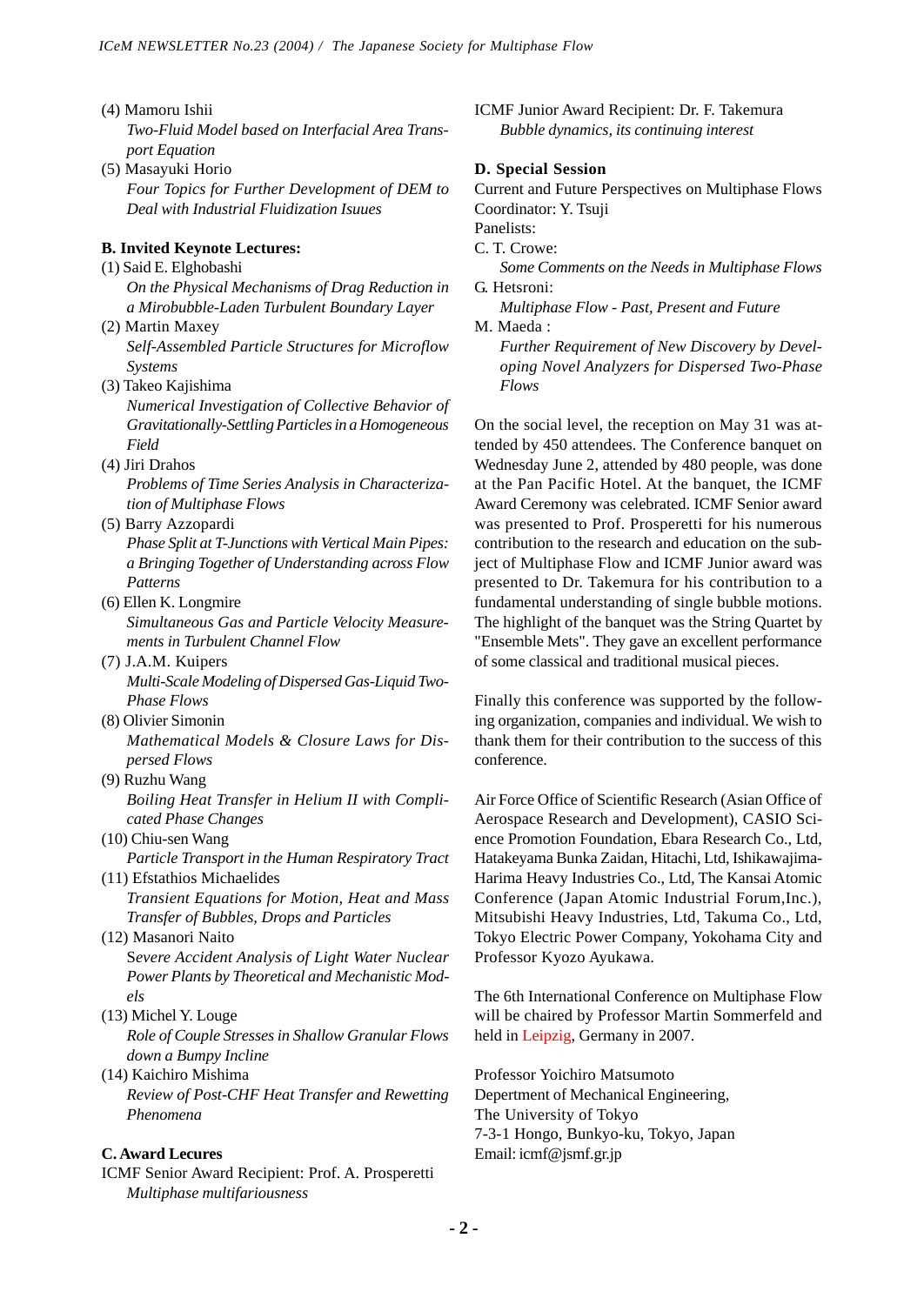#### **Completion of the 5th International Conference on Multiphase Flow May 31 - June 3, Yokohama Pacifico Conference Center, Yokohama, Japan**

by Fumio Takemura

I took part in the 5th International Conference on Multiphase Flow (ICMF-2004) as a member of the local organizing committee. Preparations by the committee members started several months before the 4th International Conference on Multiphase Flow. Fortunately it was officially decided at that conference that the next conference would be held in Yokohama. All members of the local organizing committee then began the real preparation for the conference.

This huge international conference, attended by more than 500 people, required a correspondingly huge budget. Unfortunately the Japanese economy was not so good at that time; it was predicted that financial support by domestic companies and organizations would be difficult. In such a situation, it is very difficult to hold a successful conference, so the responsibilities of the local organizing committee increased. The unity of the committee members, however, was strong enough that we overcame many difficulties. The troika system, composed of Professor Matsumoto as head plus Professors Hishida and Tomiyama, ensured that we could reach our goal without any collapse of the system. I was impressed with the liberal personality of Professor Matsumoto and the executive ability of Professors Hishida and Tomiyama, which enabled our success. Although assuming responsibility as secretary-general,

I just followed their leadership.

By excellent good fortune, the conference succeeded with no problems. Afterward, we received many words of praise from conference participants. I am proud that I could take part in such a great conference as a member of the local organizing committee, and I would like to express my appreciation to both Professor Matsumoto and Professor Hishida for providing me that precious opportunity.

Finally, I was presented the ICMF Junior Award at this conference. I would like to express my sincere appreciation and gratitude to the ICMF Award committee, international organizing committee, and international scientific committee. Also I would like to express my sincere appreciation and gratitude to Professor Matsumoto, Professor Hishida, and the others have advised and supported me from the very beginning to the successful end.

Secretary-General of ICMF-2004 Dr. Fumio Takemura National Institute of Advanced Industrial Science and Technology (AIST) 1-2-1 Namiki, Tsukuba, Ibaraki 305-8564, Japan Email: icmf@jsmf.gr.jp

#### **CHT-04: 3rd ICHMT Symposium on Advances in Computational Heat Transfer April 19-24, 2004, MS Midnatsol, Norwegian Coastal Voyage, Norway**

**Summary:** CHT-04 took place on the Hurtigruten Coastal Steamer *MS Midnatsol* during its voyage down the Norwregian coast between Kirkenes and Bergen, Norway. The weather was, of course, cold - Kirkenes is at 70o N latitude - but was generally fine and the venue provided opportunities for both professional interaction and tourism. The symposium was co-sponsored by the International Centre for Heat and Mass Transfer and the CFD Research Laboratory, The University of NSW, and was financially supported by Bentours International Pty. Ltd. CHT-04 was a scientific, social and financial success.

**Conference facilities:** MS Midnatsol is a new ship, ideal for hosting a conference. It can accommodate over 600 passengers and is equipped with first-class conferby Graham de Vahl Davis and Eddie Leonardi Co-chairs

ence facilities including a 200-seat auditorium with A/V equipment and two small rooms which were used for the poster sessions.

One advantage of having a symposium on board a ship - especially on the Norwegian Coastal Voyage - is that delegates are less tempted to arrive late or leave early.

**Technical program:** The programme featured eight invited keynote papers, three invited speakers at a Computational Combustion mini-symposium, two invited speakers at a Verification & Validation panel discussion and 95 contributed papers.

Among the contributed papers were the following, of particular interest to workers in multi-phase flow: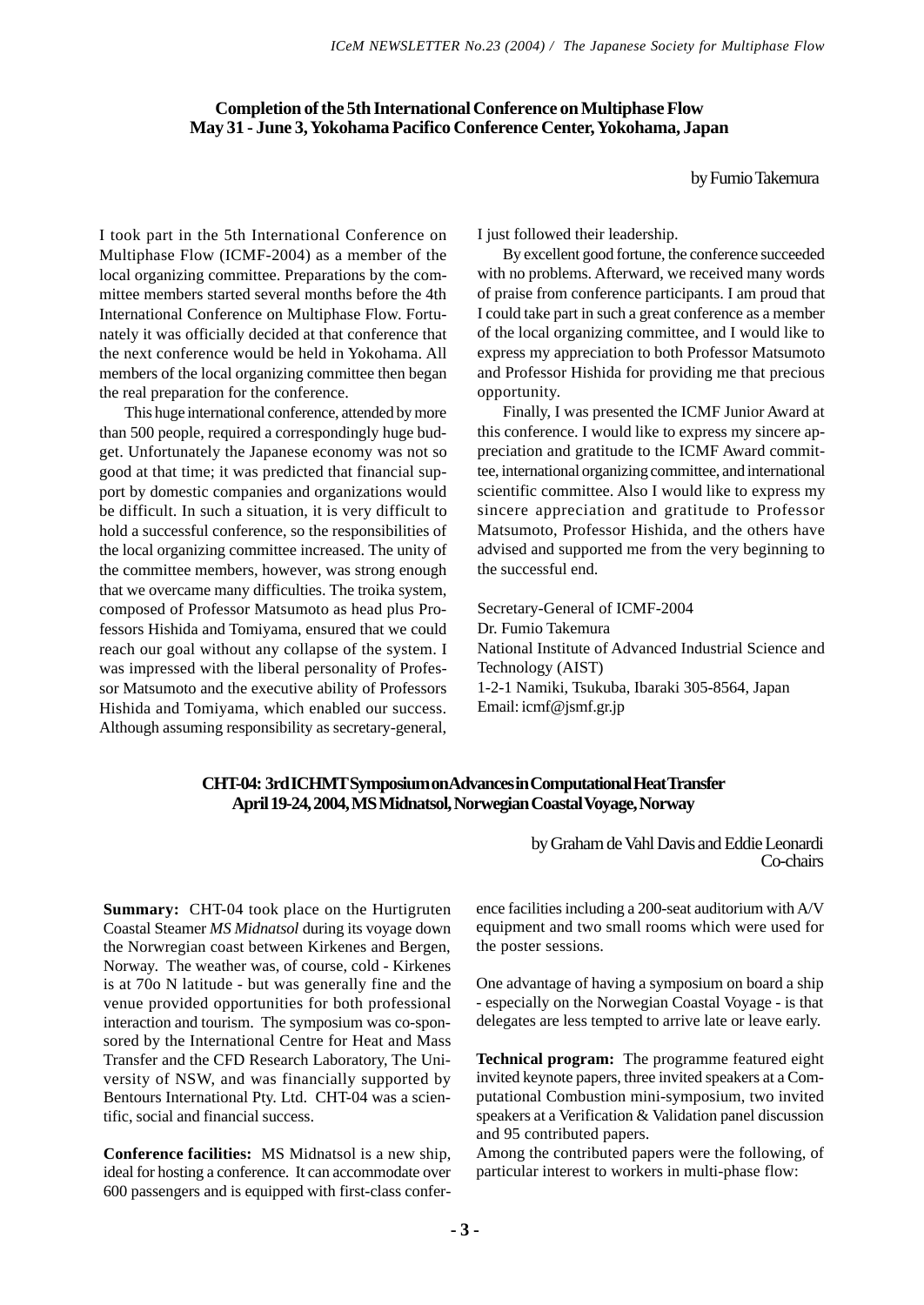- A numerical model for 3D transient evaporation processes based on the volume-of-fluid method; Matthias Hase, Bernhard Weigand
- Finite element moving mesh analysis of phase change problems with natural convection; R. T. Tenchev, J. A. MacKenzie, T. J. Scanlon, M.T. Stickland
- Numerical simulation of glass fogging and defogging; Giulio Croce, Paola D'Agaro, Francesca Della Mora
- Calculation of dropwise condensation heat transfer using a simulation method of falling drops on a condensation surface; Masaaki Izumi, Satoshi Kumagai, Ryohachi Shimada, Ryou Kobayashi, Norio Yamakawa
- A new method for including interfacial tension and wetting dynamics in the simulation of two-phase flow; Hansmartin Friess, Djamel Lakehal

The proceedings were produced on a CD-ROM. Copies may be ordered from:

cht04@cfd.mech.unsw.edu.au.

Abstracts and the detailed programme may be seen at http://cht04.mech.unsw.edu.au. Selected papers will be submitted to one of six relevant journals for publication.

**Attendance:** 114 delegates from over 30 countries in all parts of the world attended. In addition, there were 47 accompanying persons (including a baby who celebrated his first birthday during the Symposium).

**Conclusion:** Following the Symposium, many delegates wrote their appreciation: "this great CHT-04 cruise conference"; "the Norwegian venue was wonderful"; "unforgetable".

The organisers are very gratified with such remarks, and cannot recommend this venue too highly for a conference of up to 200 participants.

Professor Graham de Vahl Davis Professor Eddie Leonardi, School of Mech. & Manuf. Engineering, The University of NSW, Sydney, NSW, Australia 2052 Tel: +61 2 9385 4099 / 4254 Fax: +61 2 9663 1222 Email: cht04@cfd.mech.unsw.edu.au



#### **V Minsk International Heat and Mass Transfer Forum May 24-28, 2004, Minsk, Belarus, Russia**

by I. Gurevich

Organizers of the Forum: National Academy of Sciences of Belarus, State Committee on Science and Technology of the Republic of Belarus, Ministry of Energetics of the Republic of Belarus, A.V.Luikov Heat & Mass Transfer Institute of the National Academy of Sciences of Belarus, Joint-Stock Company "Beltransgaz", RUE "Belarus Metallurgical Works", Department of Power Engineering, Mechanical Engineering, Mechanics and Control Processes of the Russian Academy of Sciences, National Committee for Heat and Mass Transfer of the Russian Academy of Sciences, Ministry of General and Professional Education of the Russian Federation, Institute of Engineering Thermo-physics of the National Academy of Sciences of the Ukraine, International Center for Heat and Mass Transfer.

The Journal of Engineering Physics and Thermo-

physics renders informational support.

The Forum included the Opening and Closing Plenary Sessions, the work of 10 sections with oral and poster papers, and 3 round tables.

Of six plenary reports of the highest interest were "Power engineering technologies and new materials of the 21st century", "Thermophysical properties of materials and processes under extreme conditions", "Heat and mass transfer in natural geyser systems", "Problems of nonisothermal adsorption".

The Program of the Forum covered 507 section reports and communications, including: 83 pertaining to the Section "Convective "Radiative and Combined Heat Transfer", 38 to "Heat Conduction and Problems of Heat Exchange Optimization", 40 to "Heat and Mass Transfer in Chemically Reacting Systems", 69 to "Heat and Mass Transfer in Two-Phase (Vapor-Liquid) Sys-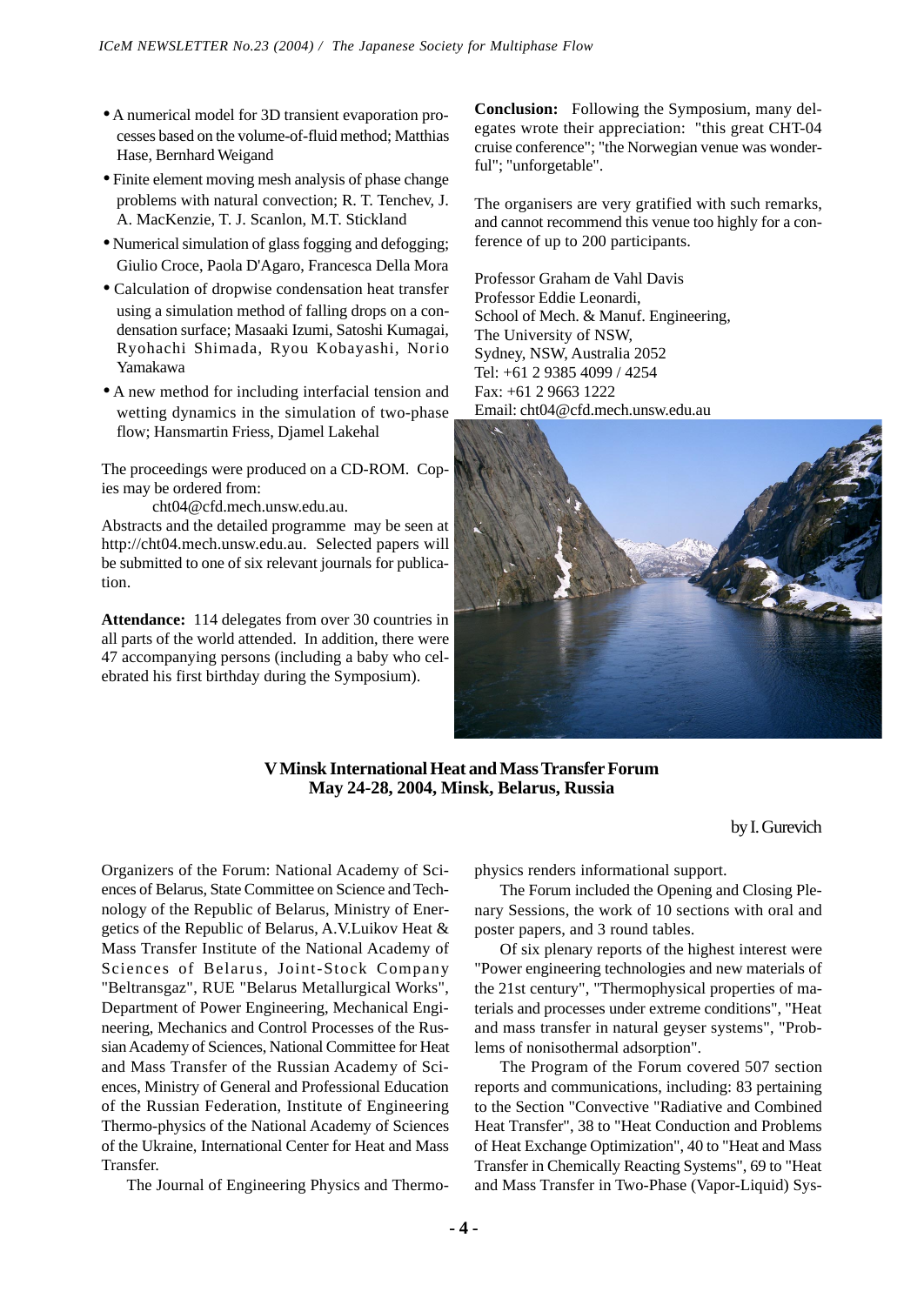tems", 50 to "Heat and Mass Transfer in Disperse and Rheological Systems", 47 to "Heat and Mass Transfer in Capillary-Porous Bodies (Including Drying Processes)", 55 to "Heat and Mass Transfer in Power Facilities", 37 to "Thermophysics and Thermal Engineering of Metallurgical Processes", 35 to "Heat and Mass Transfer in Technological Processes and Facilities".

In the course of the Forum three round tables took place, namely: "Heat Pumps and Coolers", "Problems of Heat and Mass Transfer in Nanotechnologies", "Results and Prospects of Studying Natural and Domestic Fires".

Prior to the Forum, the Extending Abstracts of the papers in 2 volumes in the original languages and the Book of Abstracts in the English language have been published. The Proceedings of the Forum can be found on the web-cite of the A.V.Luikov Heat & Mass Transfer Institute: www.itmo.by

The plenary and invited keynote papers and roundtables discussions will be published in the special issue of the "Journal of Engineering Physics and Thermophysics" ("Inzhenerno-Fizicheskii Zhurnal"), Vol. 78, No 1, 2005.

Dr. I. Gurevich

A.V.Luikov Heat and Mass Transfer Institute National Academy of Sciences of Belarus 15, P. Brovka St., Minsk, 220072, Belarus Tel: +375 17 284-21-36 Fax: +375 17 232-25-13 Email: igur@hmti.ac.by

| <b>Executive Division of The Japanese Society for Multiphase Flow (2004-2005)</b> |                                                                            |
|-----------------------------------------------------------------------------------|----------------------------------------------------------------------------|
| President                                                                         | M. Aritomi (Tokyo Institute of Technology)                                 |
| <b>Vice Presidents</b>                                                            | M. Naito (Nuclear Power Engineering Corporation)                           |
|                                                                                   | A. Shimizu (Kyushu University)                                             |
|                                                                                   | M. Murase (Hitachi, Ltd.)                                                  |
| <b>Chair of Informatics Division</b>                                              |                                                                            |
|                                                                                   | K. Tsuchiya (Doshisha University)                                          |
| Chair of General Affairs Division                                                 |                                                                            |
|                                                                                   | M. Takei (Nihon University)                                                |
| Chair of Planning Division                                                        |                                                                            |
|                                                                                   | T. Takamasa (Tokyo University of Marine Science and Technology)            |
|                                                                                   | Chair of International Intercourse Division                                |
|                                                                                   | A. Tomiyama (Kobe University)                                              |
| Executive Office of JSMF:                                                         |                                                                            |
|                                                                                   | Gakujyutu Shuppan Insatu Co.                                               |
|                                                                                   | 2-14-9 Kasugadenaka, Konohana-ku, Osaka, 554-0022, JAPAN                   |
|                                                                                   | Tel: $+81-6-6466-1588$ Fax: $+81-6-6463-2522$<br>E-mail: office@jsmf.gr.jp |
|                                                                                   | WWW: homepage http://www.jsmf.gr.jp/index.htm                              |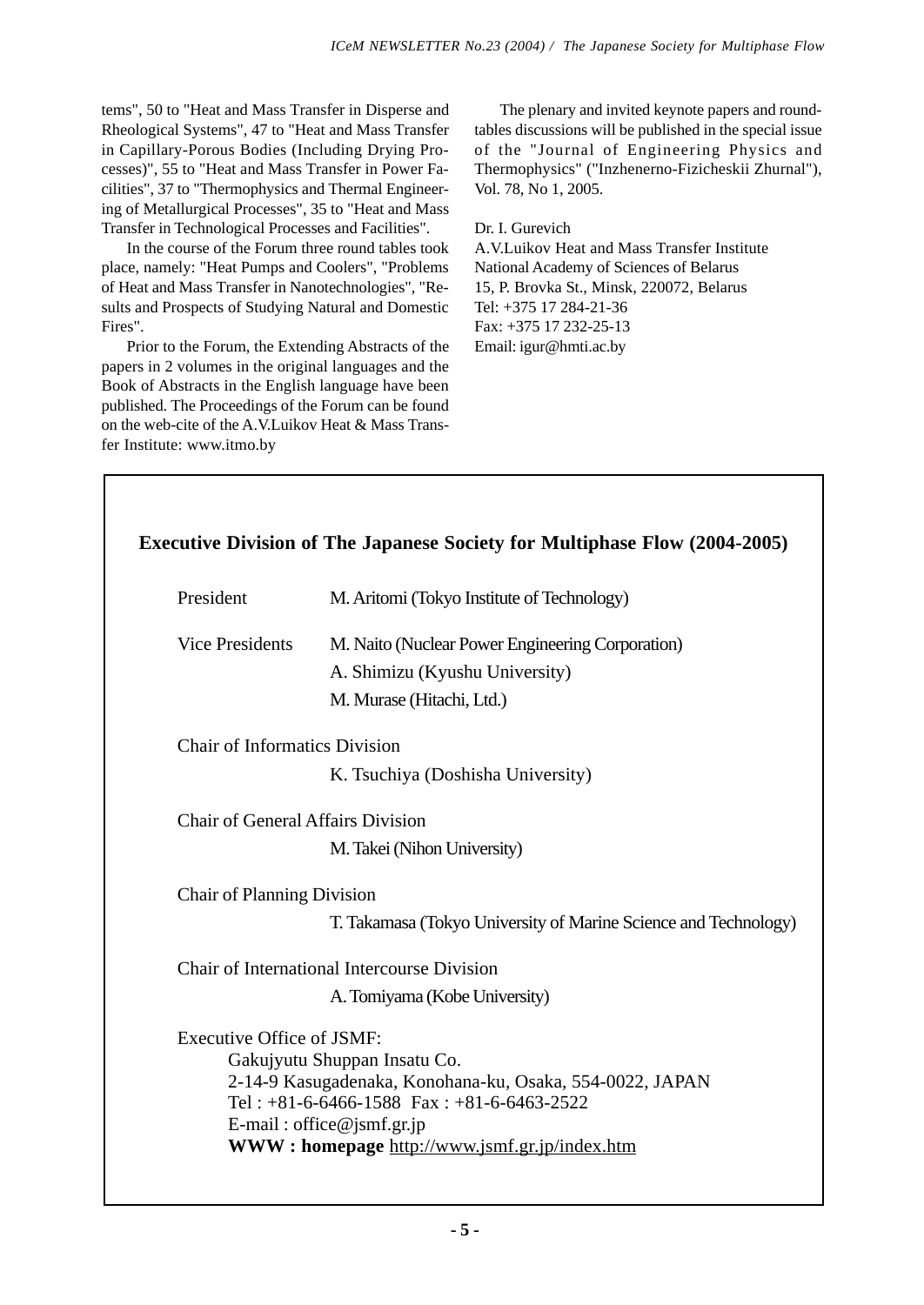## **JSMF Annual Meeting 2004 August 5-7, 2004, Okayama, Japan**

#### **The 23rd Multiphase Flow Symposium August 6, 2004, Okayama, Japan**

#### by Akihiko Horibe

The JSMF Annual Meeting 2004 was held at Okayama, Okayama University on 5th-7th August, 2004. During the Meeting, the 23rd Multiphase Flow Symposium was held 6th. Please visit **http://www.jsmf.gr.jp/ICeM/ MeetingProgram.htm** to check these programs for your reference.

#### **JSMF Annual Meeting 2004 Program August 5-7, 2004, Okayama, Japan**

#### **Organized Session**

- OS-1 [Bubble-Surface Motion and Mass-Transfer Characteristics] Shu Takagi (Univ. of Tokyo), Akio Tomiyama (Kobe Univ.)
- OS-2 [Surface Active, Surface Wettability and Multiphase Flow] Toru Sawai (Kinki Univ.), Koichi Murakami (Ehime Univ.)
- OS-3 [Control and Characteristics of Multiphase Jet and Multiphase Wake] Tomomi Uchiyama (Nagoya Univ.), Toshihiko Shakouchi (Mie Univ.)
- OS-4 [Flow Friction Drag Reduction Experiment and Modeling -] Takeo Kajishima (Osaka Univ), Shu Takagi (Univ. of Tokyo), Tsuneo Azuma (Osaka City Univ.)
- OS-5 [Heat Transfer Problems of Gas-Solid Two-Phase Flow with Phase Change] Mamoru Ozawa (Kansai Univ.), Hisashi Umekawa (Kansai Univ.)
- OS-6 [Multiphase Flow Characteristic of Intelligent Fluid] Hideya Nishiyama (Tohoku Univ.), Hiroshi Yamaguchi (Doshisha Univ.)
- OS-7 [Phase Change and Heat Transfer Characteristics]

Yoshimoto Onishi (Tottori Univ.), Hideo Inaba (Okayama Univ.)

- OS-8 [PIV/PTV Measurement of Multiphase Flow] Yuichi Murai (Hokkaido Univ.)
- OS-9 [Science and Technical Aapplication of Micro-Nano Bubbles] Hirofumi Ohnari (Tokuyama College of Tech.), Hideaki Shakutui (Kobe City College of Tech.)
- OS-10 [Boiling and Two-phase Flow in Microgravity and Space Thermal Transport System] Haruhiko Ohta (Kyushu Univ.), Haruo Kawasaki (JAXA)
- OS-11 [Industrial, academic and governmental Liaison Project] Kiyoshi Horii (Shirayuri College), Akiharu Ousaka (Tokushima Univ.)

#### **International Session**

IS-1 [Multiphase Flow Research and Its Industrial Application in Asia] Isao Kataoka (Osaka Univ.), Koichi Hishida (Keio Univ.), Akio Tomiyama (Kobe Univ.)

#### **General Sesson**

- GS-1 [Multiphase Flow Physics]
- GS-3 [Numerical Analysis of Multiphase Flow]
- GS-5 [Interfacial Phenomena]
- GS-6 [Nuclear Power]
- GS-7 [Multiphase Flow Transportation]

#### **The 23rd Multiphase Flow Symposium August 6, 2004, Okayama, Japan**

- 1. Development of Center-of-Excellence Program
- 2. Diversification and Progress of Multiphase Flow Research I
- 3. Diversification and Progress of Multiphase Flow Research II

**The JSMF Annual Meeting 2004** was held at Okayama, Okayama University on 5th-7th August, 2004. During the Meeting, **the 23rd Multiphase Flow Symposium** was held 6th. Please visit

## **http://www.jsmf.gr.jp/ICeM/MeetingProgram.htm**

to check these programs for your reference.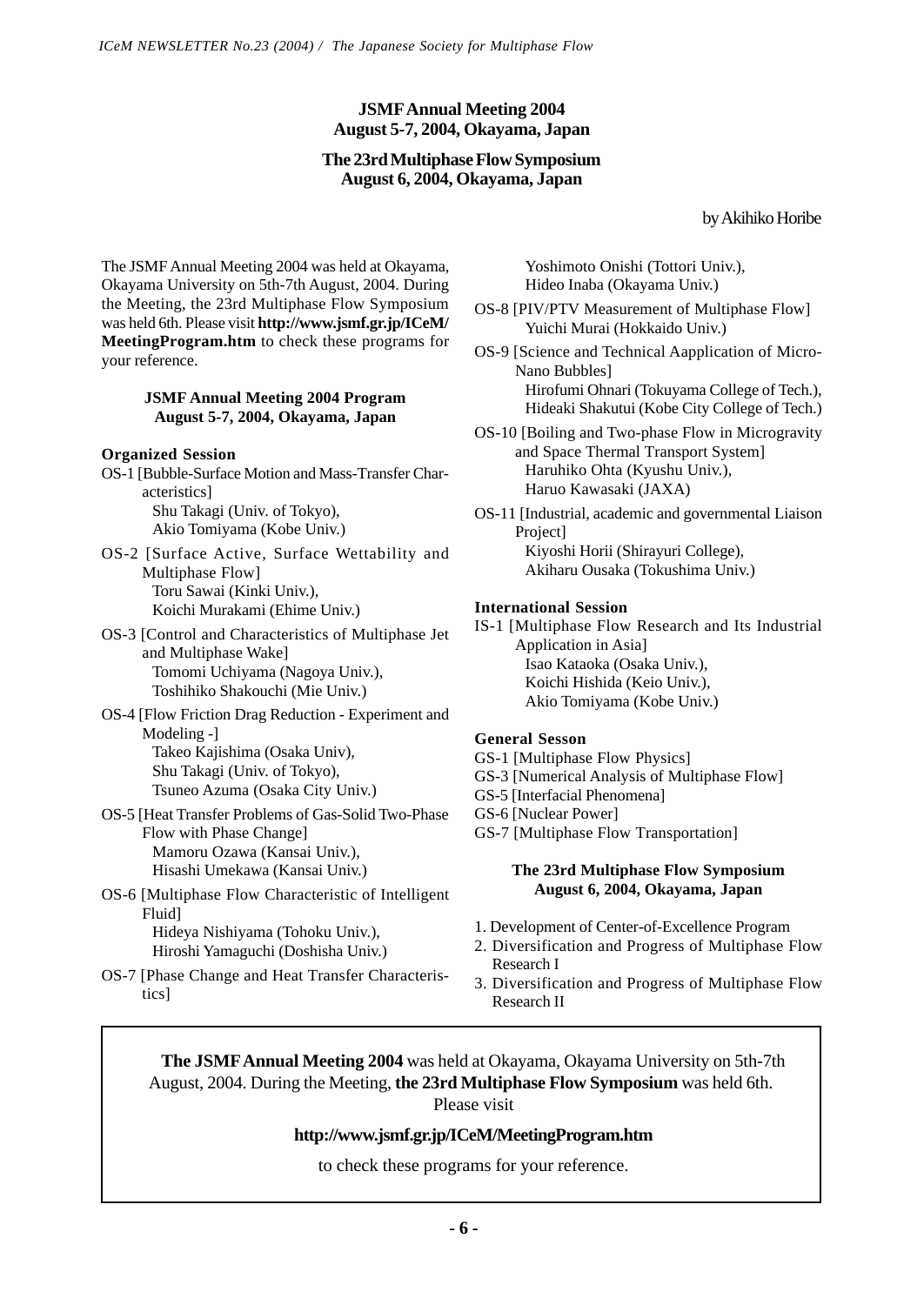#### **Second International Conference on Microchannels and Minichannels Focuses on the Role of Small Channels in Emerging Technologies June 17-19, 2004, Rochester, NY, USA**

by Satish Kandlikar

The Second International Conference on Microchannels and Minichannels was held during June 17-19, 2004 in Rochester, NY under the joint sponsorship of American Society of Mechanical Engineers and Rochester Institute of Technologies. Over 230 participants from 27 countries participated in the conference.

The conference plenary speaker, Dr. Mike Connolly, CEO of Integrated Nanotechnologies presented an excited talk on the DNA detection technology and some of the exciting opportunities in the biomedical applications. Fourteen keynote lectures were presented along with 114 contributed papers in the three-day conference.

Although biomedical applications were eagerly received by the participants, equally enthusiastic response was received for a number of heat transfer and mass transfer related topics. Boiling received the most number of papers, followed by papers related to single-phase liquid and gas flow. Electronics cooling, especially the introduction of enhancement features in microchannels, was another topic that received wide attention.

The conference was arranged in a somewhat non-traditional format. The conference breaks and evening receptions provided opportunities for the participants to interact with each other and discuss cross-disciplinary topics.

The conference banquet speaker spoke on "So, What is the Big Deal about Shakespeare?". The talk was presented by Stan McKenzie, Provost of RIT, and was received enthusiastically by the participants. It was followed by a review of the conference papers and their contribution to the advancement of the new technologies. Suggestions were also made regarding future research needs in various areas.

The conference was closed with an announcement regarding the Third International Conference, which will be held in Toronto, Canada, during June 13-15, 2005. The conference will sponsored by ASME, RIT and University of Toronto, and will be jointly chaired by Masahiro Kawaji and Satish Kandlikar. Authors are encouraged to submit the abstracts on traditional as well as new cross-disciplinary topics. Refer to conference web site, www.asme.org/events/micromini for future announcements.

Prof. Satish G. Kandlikar ME Department, R.I.T., Rochester, NY, 14623, USA Tel: (585) 475-6728 Fax: (585) 475-7710 E-mail: sgkeme@rit.edu

#### **The First Cappadocia International Mechanical Engineering Symposium (CMES-04) July 14-16, 2004, Nigde, Turkey**

by Ibrahim Dincer

The First Cappadocia International Mechanical Engineering Symposium (CMES-04) was successfully held in Cappadocia, TURKEY between July 14-16, 2004. It was a multidisciplinary/interdisciplinary international conference, and provided a forum for researchers, scientists, engineers and practitioners from all over the world to disseminate information, presented new ideas and developments, and discussed the future direction and priorities in fields of Mechanical Engineering. In fact, this symposium will always be remembered for its rich technical and social events. This International symposium was chaired with Dr. H. F. ECER as General Chair; Dr. I. DINCER as International Scientific/ Advisory Chair and Coordinator; Dr. M. KALKAT as Symposium Chair in Material and Mechanics; Dr. A. MIDILLI as Symposium Chair in Energy, Energy and Thermal systems; Dr. A. HEPBASLI as Technical Chair, and was organized/co-organized by Nigde University,

TURKEY; University of Ontario Institute of Technology, CANADA; International Association for Hydrogen Energy, USA; Clean Energy Research Institute, Miami, USA; The Scientific and Technical Reseacrh Council of TURKEY; Istanbul Technical University, TURKEY; The Chamber of Mechanical Engineers, TURKEY; Ministry of Culture and Tourism, TUR-KEY; Ege University, TURKEY; National Technical University of Athens, GREECE; Interscience Publishing Company, UK.

The Symposium received considerable international attention from all over the world. The number of abstracts received was 310 and 185 out of this were selected for full paper submission. 155 submitted full papers were peer-reviewed and 120 were accepted for presentation at the symposium. The CMES-04 featured 6 keynote lecturers by well-respected scholars, Dr. A. BEJAN from Duke University, USA; Dr. T.N.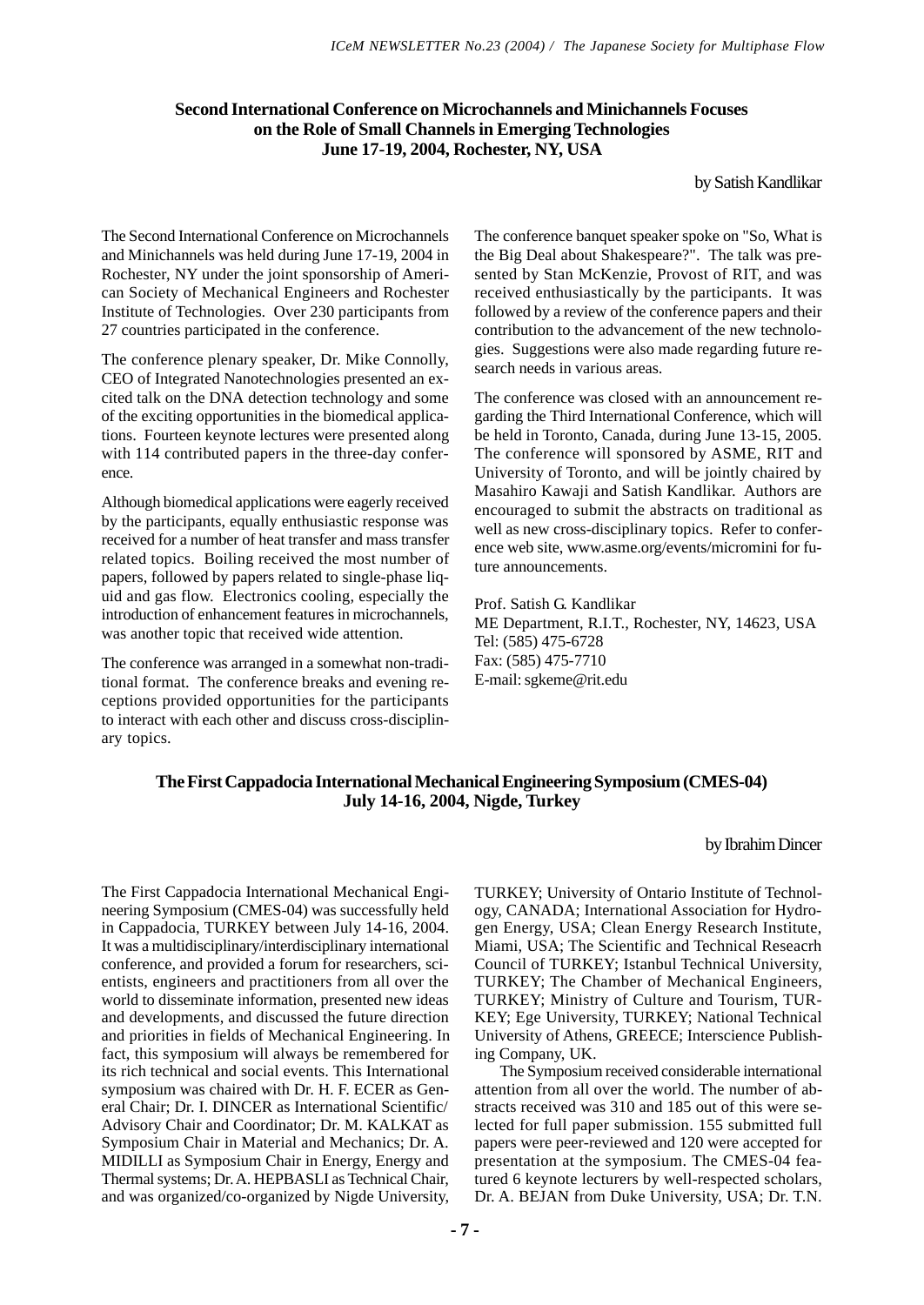VEZIROGLU from Miami University, USA; Dr. F. HAMDULLAHPUR from Carleton University, Canada; Dr. I. DINCER from University of Ontario Institute of Technology, Canada; Y. A. CENGEL from University of Nevada, USA; B.S. YILBAS from KFUPM, Saudi Arabia. These well-recognized and distinguished Professors presented some cutting edge type papers on new applications, developments, technologies, etc.. Also, the famous scientists, researchers and scholars from more than 20 countries participated in this conference to orally present their scientific studies, developments and works. According to us, this conference provided an exciting technical program encompassing a wide range of topics ranging from energy to mechanical impacts. The technical sessions were conducted in three parts, such as Energy, energy and environment; Thermal systems; Mechanics and materials. Outcomes of the presentations and discussions were fruitful for both academia and industry. Moreover, the cooperation between academia and industry was developed in terms of research programs in various areas of Mechanical Engineering, in particular, energy, energy and thermodynamics.

Prof. Ibrahim Dincer Conference Organizing Committee University of Ontario Institute of Technology (UOIT) 2000 Simcoe Street North Oshawa, Ontario L1H 7K4, Canada Tel: 905-721-3111 ext: 2573 Fax: 905-721-3140 E-mail: cmes-04@cmes.nigde.edu.tr

#### **International Summer School Thermodynamic Optimization and Constructal Design 19-21 July 2004, Istanbul, Turkey**

by Ugur Kesgin

The summer school was organized by Yildiz Technical University in cooperation with ICAT (International Centre for Applied Thermodynamics). The summer school was an international event with more than 50 participants and more than 17 presentations lectured by 10 Professors from different countries. The lecturers of the summer school were:

| H. Heperkan (Turkey)   |
|------------------------|
| A. Hepbasli (Turkey)   |
| A. Ozturk (Turkey)     |
| S. Onbasioglu (Turkey) |
| U. Kesgin (Turkey)     |
|                        |

The courses emphasized the role and the status of constructal design in engineering thermodynamics. The main focus was on the improvement of system performance through the generation and optimization of system configuration (geometry, architecture, etc.). The main topics of the summer school include the following:

- Thermodynamic optimization
- Entropy generation minimization
- Exergy analysis, sustainable development
- Simulations based on artificial neural networks
- Constructal theory and design
- Tree-shaped flow networks
- Robustness, multi-objective optimization
- Multi-scale flow structures
- Designed porous media
- Optimization techniques
- Thermo-economics
- Cold thermal energy storage
- Internal combustion engines
- Crude oil distillation
- Combined heat and power system

The course material including lecture presentations can be found in the internet site www.atc2005.net. These materials can also be downloaded from the internet.

There are two coming events organized by the same group. The first is the 2nd international conference on applied thermodynamics to be held on May 18-20, 2005 in Istanbul.

The second is the 3rd International Sarigerme Energy End Use Efficiency Symposium and Workshop organized by Yildiz Technical University together with Eurosolar Turkey. This workshop will take place on November 1-2, 2004 in Turkey.

Detailed information on the conference and the workshop can be found at "www.atc2005.net".

On behalf of the Organizing Committee Dr. Ugur KESGIN, Assoc. Prof. Yildiz Technical University Mechanical Engineering Faculty Besiktas, TR 34349, Istanbul - Turkey Phone: + 90 212 261 19 99 Fax: + 90 212 261 66 59

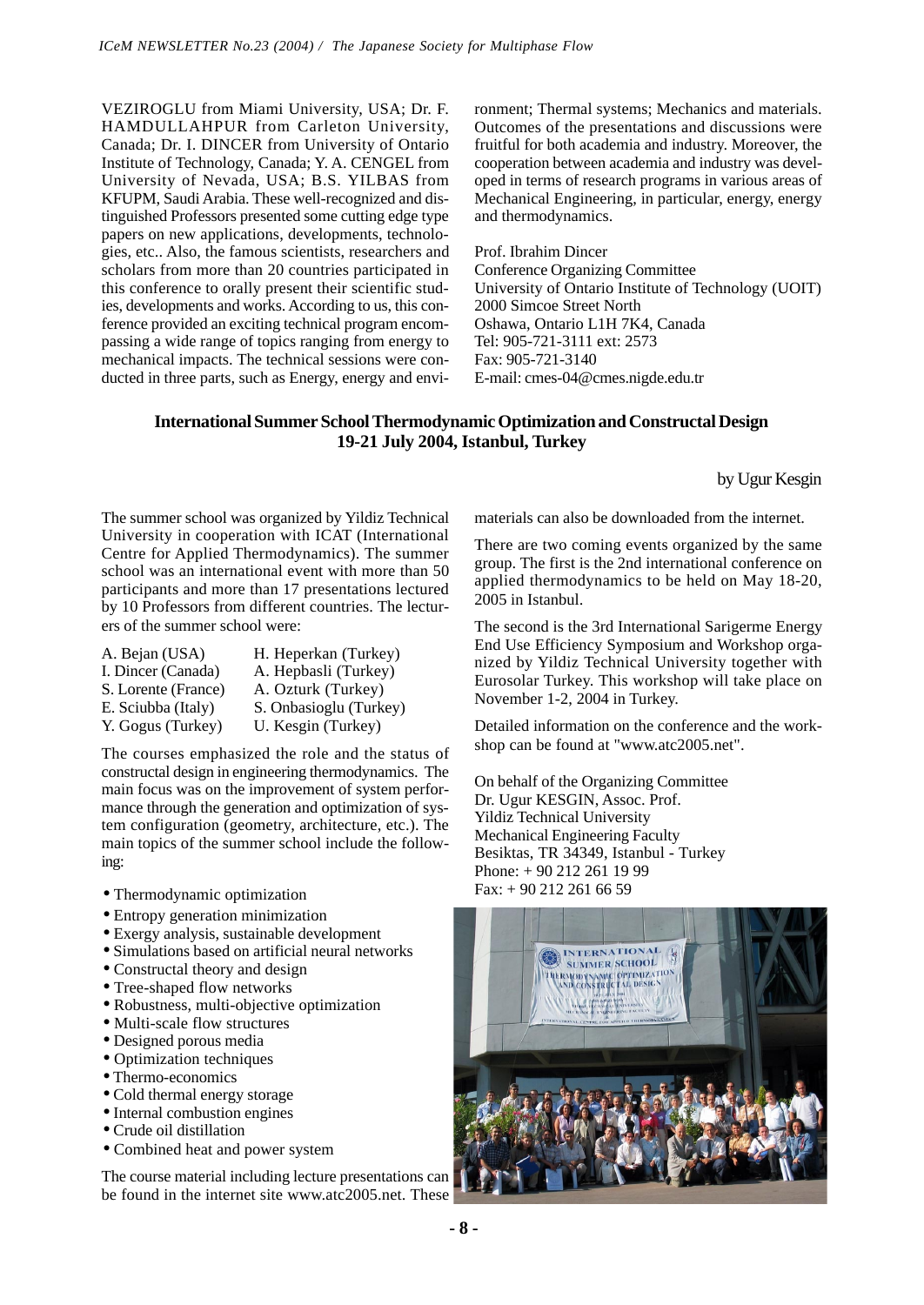#### **Report on 4th International Symposium on Measurement Techniques for Multiphase Flow September 10-12, ISMTMF'2004, Hangzhou, Zhejiang Province, China**

#### by Jian HUANG & Qi PAN

The 4th International Symposium on Measurement Techniques for Multiphase Flow (ISMTMF'2004) was held on September 10 to 12, 2004, in Hangzhou, China. It was suspended one year for SARS, which attacked China in 2003. This symposium was organized by National Laboratory of Industrial Control Technology, and Clean Energy & Environment Engineering Key Lab of MOE, Zhejiang University; Committee on Measurement for Multiphase Flow, The Chinese Society for Measurement; Southeast University and University of Shanghai for Science and Technology. National Natural Science Foundation of China, The Chinese Society for Measurement, Zhejiang University and The Japanese Society for Multiphase Flow were sponsored it.

In order to exchange academic ideas and to present new research achievements in the measurement of multiphase flows, which is very important for both of basic study of multiphase flows and its application in industry, a series of conferences has been developed by the Chinese Society for Measurement at three-yearly intervals. The previous conferences were held in: Nanjing, China (1995); Beijing, China (1998); Fukui, Japan (2001). And the 2nd International Symposium on Multiphase, Non-Newtonian and Reaction Flows (ISMNRF'04) was held jointly with ISMTMF'2004 for the first time.

Following 7 invited lectures were contained in the proceeding of this symposium.

- Clayton T. Crowe, "Developments in Turbulence Modulation in Dispersed Phase Flow"
- Jan Mewis, "Rheo-Optics as a Probing Technique for Multiphase Systems"
- Caneron Tropea, "Optical Measurement Technique for Multiphase Flows"
- Fujio Yamamoto et al, "PIV Measurement of Gas-Liquid Two-Phase Flows"
- Akimi Serizawa, "Multiphase Flow in Micro-Channels"
- Kefa Chen et al, "Application of Some Techniques for Multiphase Flows in Energy & Enviroment Engi-

neering"

• Lixing Zhou, "New Developments in Second-order Moment Multiphase and Reacting Turbulence Models"

And 111 papers which were contributed from authors of Belgium, China, France, Germany, Japan, UK and USA, covered the following major topics:

- Fundamentals of Multiphase Flow Measurement
- New Sensors and Measurement Methods of Multiphase Systems
- Signal Analysis and Multi-sensor Information Fusion
- Process Tomography and Flow Visualization
- Intelligent Instruments and Monitoring Systems
- Suspension System Measurement
- Particle and Liquid-drop Measurement
- Characteristics and Measurement of Nanometer Multiphase Flows
- Measurement of High Temperature Multiphase Flow
- Emission Measurement in the Reaction Process of Multiphase Flow
- Industrial Applications
- Other Fields on the Measurement of Multiphase Flows

The success of this conference was supported by voluntary efforts by the members of the organizing committee. We trust that the conference provide a forum for the interchange of new ideas and the presentation of the latest work in the measurement technique for multiphase flow. And we look forward to the continued success of the International Symposium on Measurement Technique for Multiphase Flows next time.

Dr. Jian HUANG

Department of Power Engineering,

Southeast University;

Clean Coal Power Generation and Combustion Technology Key Lab of MOE; The First Year of Doctor Course Tel:+86-25-83794395 Email: sportswear@163.com

#### **4th International Symposium on Measurement Techniques for Multiphase Flow September 10-12, ISMTMF'2004, Hangzhou, Zhejiang Province, China**

by Panqi

The 4th International Symposium on Measurement Techniques for Multiphase Flow (ISMTMF'2004) was held on September 10 to 12, 2004, in Hangzhou, China. The conference chairmen were Kefa Cen (China), Jan Mewis (Belgium), Martin.Sommerfeld (Germany), Youxian Sun (China), C.Tropea (Germany), Shimin Wang (China), and Fujio Yamamoto (Japan).

The symposium has been successfully organized by National Laboratory of Industrial Control Technology, and Clean Energy & Environment Engineering Key Lab of MOE, Zhejiang University, Committee on Measurement for Multiphase Flow, The Chinese Society for Measurement; and sponsored by Southeast University and University of Shanghai for Science and Technology. National Natural Science Foundation of China, The Chinese Society for Measurement, Zhejiang University and The Japanese Society for Multiphase Flow as a series of conferences on Measurement Techniques for Multiphase Flow at three-yearly intervals. The previous conferences were held in: Nanjing, China (1995); Beijing, China (1998); Fukui, Japan (2001).

This conference has been chosen to disseminate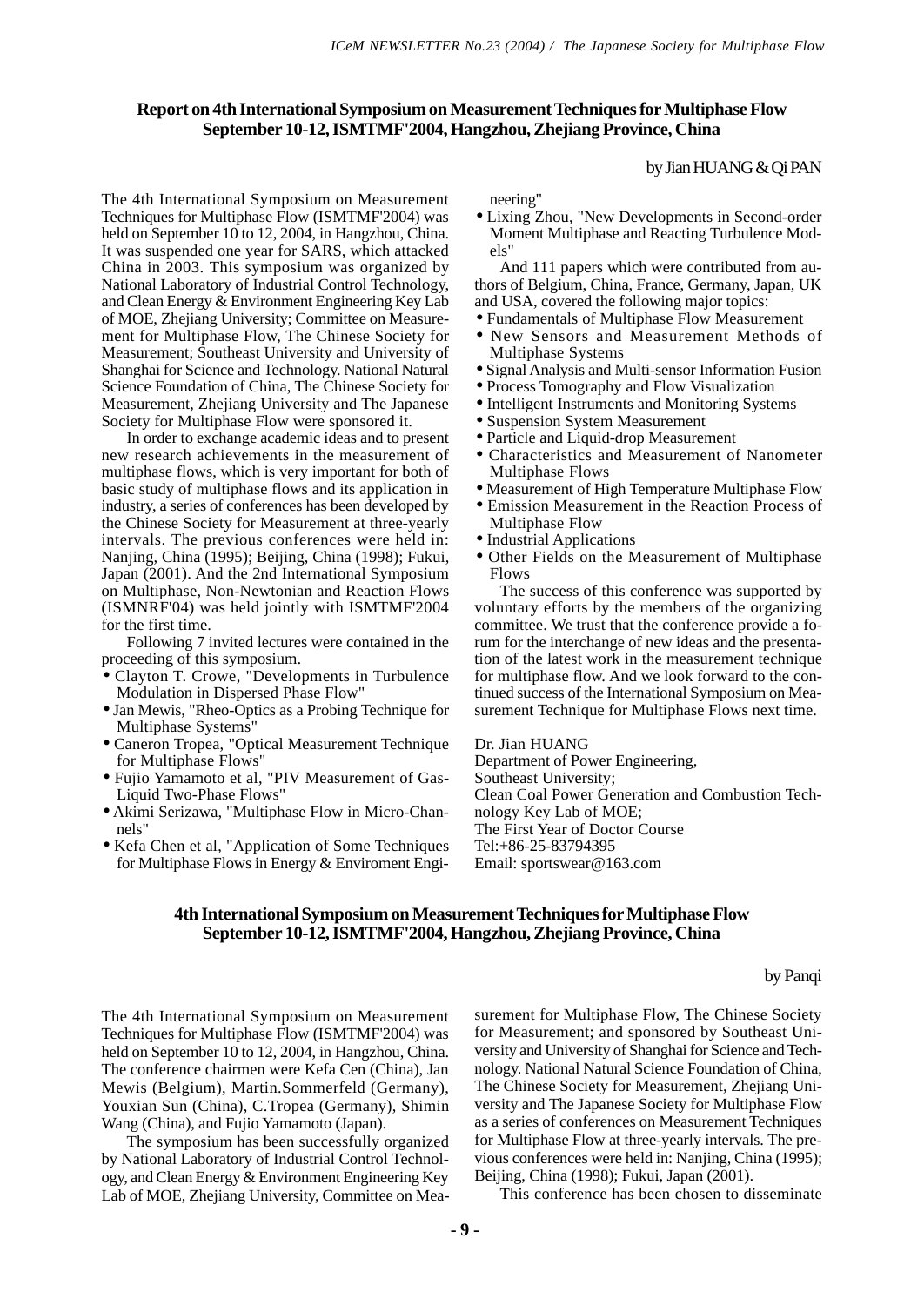information on various measurement techniques practiced in Multiphase Flow and to promote an exchange of technical, research & experience within this field.

To provide a forum of for the interchange of such new ideas and the presentation of the latest work in the field, the conference covered the following fundamental and applied topics in Measurement techniques of Mulitiphase flow:

- Fundamentals of Multiphase Flow Measurement
- New Sensors and Measurement Methods of Multiphase Systems
- Signal Analysis and Multi-sensor Information Fusion
- Process Tomography and Flow Visualization
- Intelligent Instruments and Monitoring Systems.
- Suspension System Measurement
- Particle and Liquid-drop Measurement
- Characteristics and Measurement of Nanometer Multiphase Flows
- Measurement of High Temperature Multiphase Flow • Emission Measurement in the Reaction Process of Multiphase Flow
- Industrial Applications
- Other Fields on the Measurement of Multiphase Flows

Throughout the conference, the following 7 keynote papers and 111 general papers from authors of Belgium, China, France, Germany, Japan, UK and USA were presented:

- Clayton T. Crowe, "Developments in Turbulence Modulation in Dispersed Phase Flow"
- Jan Mewis, "Rheo-Optics as a Probing Technique for Multiphase Systems"
- Caneron Tropea, "Optical Measurement Technique for Multiphase Flows"
- Fujio Yamamoto et al, "PIV Measurement of Gas-Liquid Two-Phase Flows"
- Akimi Serizawa, "Multiphase Flow in Micro-Channels"
- Kefa Chen et al, "Application of Some Techniques for Multiphase Flows in Energy & Enviroment Engineering"
- Lixing Zhou, "New Developments in Second-order Moment Multiphase and Reacting Turbulence Models"

The conference was well organized and was completely succeed by the delightful planning and execution. And we look forward to the continued success of the International Symposium on Measurement Technique for Multiphase Flows next time.

#### Ms Panqi

 Department of Power Engineering Southeast University E-mail: panqi1234@sohu.com

## **ILASS 2004 September 6-8, 2004, Nottingham, UK**

by Barry Azzopardi

Report on the 19th Meeting of the Institute for Liquid Atomization and Spray Systems - the ILASS 2004 Conference - held at Nottingham, U.K. on 6th to 8th September 2004 by Barry Azzopardi, School of Chemical, Environmental and Mining Engineering, University of Nottingham, University Park, Nottingham NG7 2RD, United Kingdom.

A good show is hard to follow. Therefore, I was initially apprehensive to have to organise the local (European) meeting the year after the successful International Conference (ICLASS) at Sorrento in July 2003. However, having worked with an excellent group of persons, I am pleased to report on a very successful meeting. The chairmen of ILASS (Europe) - Professor Antonio Cavalieri, of ILASS (Americas) - Professor Chris Edwards as well as Professor Lee of ILASS International were all in attendance.

ILASS has recently lost one of its leading lights. The community is mourning the death last year of Professor Arthur Lefebvre. The meeting was a tribute to and a celebration of his life and work. This was appropriate as Arthur Lefebvre was born in Nottingham and was educated locally, gaining his batchelor's degree in engineering at the precursor of the University of Nottingham. His career and achievements were movingly recalled by his one time colleague, Dr Arvind Jasuja of Cranfield University, during the opening ceremony of the conference. The participants gave a hearty round of applause at the end of this as befits a celebration of such a positive person as Arthur Lefebvre.

In the conference itself, there were four keynotes and 104 papers presented (the latter in three parallel sessions). One hundred and eighty delegates from Europe (U.K., Finland, Sweden, Denmark, Belgium, Germany, Czech Republic, Switzerland, Austria, France, Italy, Greece, Spain and Portugal) was well as further afield (USA, Canada, Japan, Korea, Turkey, Israel) participated with enthusiasm.

The proceedings were opened by a keynote lecture given by Dr Hamish Low (Director, Combustion Engineering, Rolls Royce plc, Derby) who brought out the sometimes conflicting requirements of gas turbine aero-engine design and how understanding of atomisation and sprays has led to significant improvements in performance. Professor Chris Edwards of Stamford University, USA reminded the participants that the control of pollutants from automobile engines has now been reduced to levels which decades ago were considered un-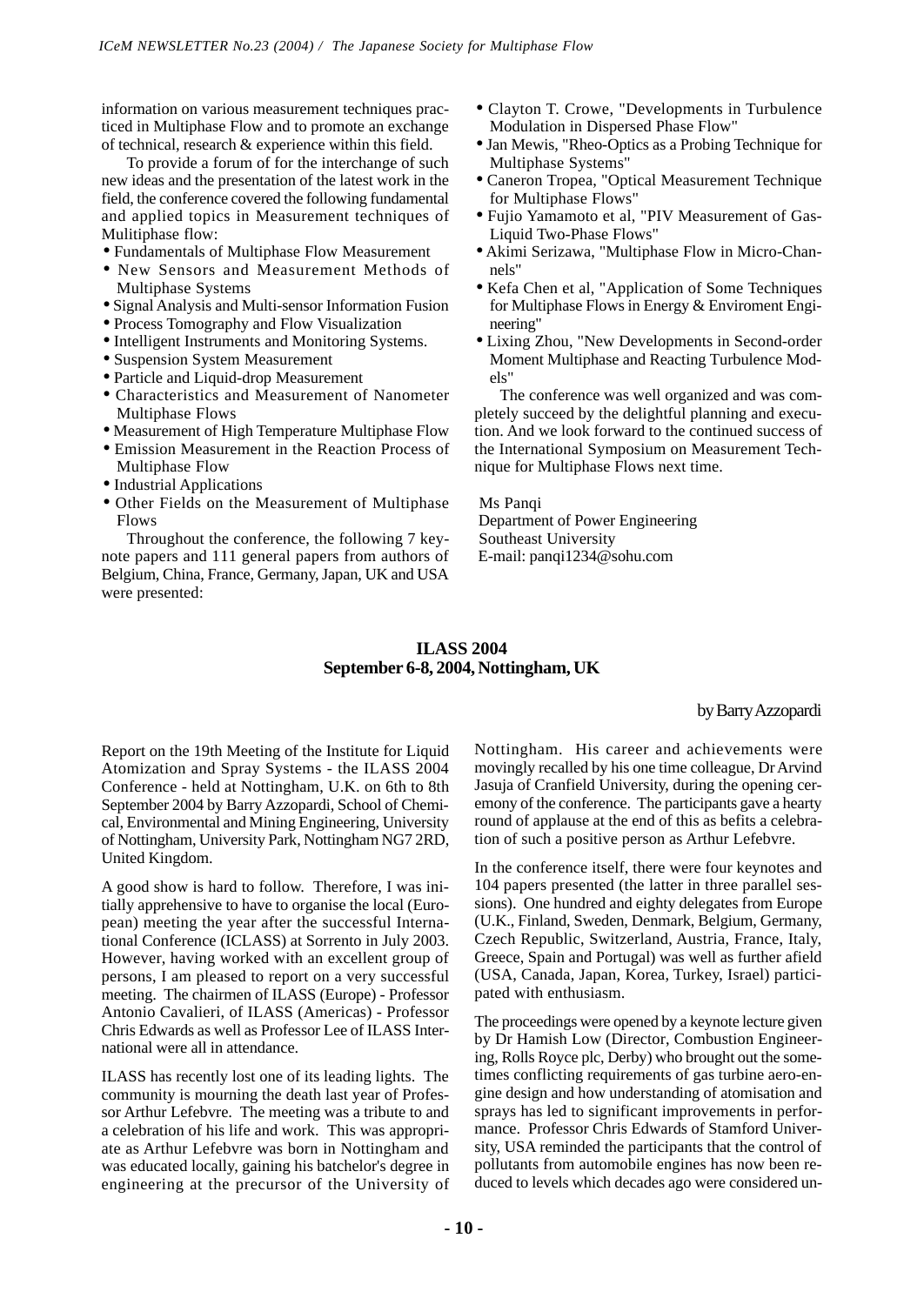thinkable. He then went on to point out that a new battle has emerged, that of combating environmental change due to carbon dioxide. Though noting that there were political, industrial, societal, and technical aspects, in his keynote lecture he attempted to outline the scope and magnitude of the problem and areas where technical progress from the sprays community may help contribute to a solution. A lively and thought provoking lecture was given by Philip Threlfall-Holmes of ICI, UK who brought to the audience's attention the many possibilities for spray applications in the manufacture of consumer products where the morphology of the product could be strongly influenced by the production history. Dr Oskar Haidn of the German Space Technology Centre, Lumpoldshausen, then enthralled the audience with the enormous size of rocket engines for space technology. His keynote lecture placed research on sprays in Space Technology in to a very understandable context

The papers presented covered a wide range of topics involving drops. There were sessions on Gas Turbines, Automotive applications, Modelling, Measurement Techniques, Spray Characterisation, Space Technology, Medical Applications and General Applications.

It is invidious to pick out any papers for special approbation. However, Cambridge University Press and Springer Verlag had provided prizes for the best papers. These went to M. R. Maneshkarimi for Numerical Investigation of Turbulence- Evaporating Spray Interaction in a Swirling Combustor Flow by M. R. Maneshkarimi and A. Sadiki of the University of Darmstadt, Germany and D.Yildiz for Droplet Size And Velocity Characterizations of a Supereheated Twophase Flashing Jet by D.Yildiz, P.Rambaud, J.P.A.J Van Beeck from the Von Karman Institute for Fluid Dynamics, Belgium.

Feedback from the participants has been very positive. I am particularly pleased that the informal atmosphere that I had aimed to achieve was appreciated by many.

Thanks are due to the organising committee Doug Brown and Hong Sun of SCHEME Nottingham, Aroussi and Steve Pickering of Mechanical Engineering, Nottingham, Graham Wigley, Automotive Engineering , Loughborough, Arvind Jasuja, Cranfield and Ghasem Nasr and Andrew Yule from the Spray Technology Centre at Salford.

The papers presented at the meeting have been produced as a bound volume. Copies of this may be purchased from the School of Chemical, Environmental and Mining Engineering, University of Nottingham, University Park, Nottingham NG7 2RD, United Kingdom at a cost of •'80 plus post and packaging. Inquiries to Professor Barry Azzopardi at that address or by e-mail at barry.azzopardi@nottingham.ac.uk.

Prof. Barry Azzopardi School of Chemical, Environmental and Mining Engineering University of Nottingham University Park NG7 2RD Nottingham ENGLAND Tel: 44 (0) 115 951 4160 Fax: 44 (0) 115 951 4115 Email: barry.azzopardi@nottingham.ac.uk

#### **Third International Symposium on Two-Phase Flow Modelling and Experimentation September 22-25, 2004, Pisa, Italy**

by Gian Piero Celata and Paolo Di Marco

The Third International Symposium on Two-Phase Flow Modelling and Experimentation was held in Pisa, Italy, during September 22-25, 2004. It was jointly organized by The Assembly of World Conferences on Experimental Heat Transfer, Fluid Mechanics And Thermodynamics, the ENEA Institute of Thermal-Fluid Dynamics, and the Department of Energetics, University of Pisa, with participation of the Japan Society of Multiphase Flow. The Symposium was chaired by Gian Piero Celata and co-chaired by Ramesh K. Shah. Paolo Di Marco acted as Scientific Secretary, and the Organizing Committee was chaired by Andrea Mariani.

The intention of this Symposium, since the first edition, was to bring together the whole international multi-phase flow community, i.e. not only experimentalists or theoreticians or numericists, but all of them together to look for a synergic effect. In fact, the organizers strongly believe that interchange of ideas between experimentalists and people involved in mathematical modelling is of the utmost importance for synergism between the two disciplines.

The two first editions of this Symposium were held in Rome in 1995, and in Pisa in 1999. At the first Symposium 162 papers were received, plus 6 keynote lectures, and about 225 participants attended the event. The number of papers at the second Symposium raised to 246 (50% more than in 1995) and more than 290 people came to Pisa. This time, notwithstanding the ICMF Conference was held in Yokohama in June this year, the number of papers raised again up to 340 (38% more than in 1999 and more than the double than in 1995) and the Symposium gathered about 350 participants, a clear evidence of increasing favor among the scientific community.

The previous two editions of this Symposium, and especially the first, were mainly dedicated to gas-liquid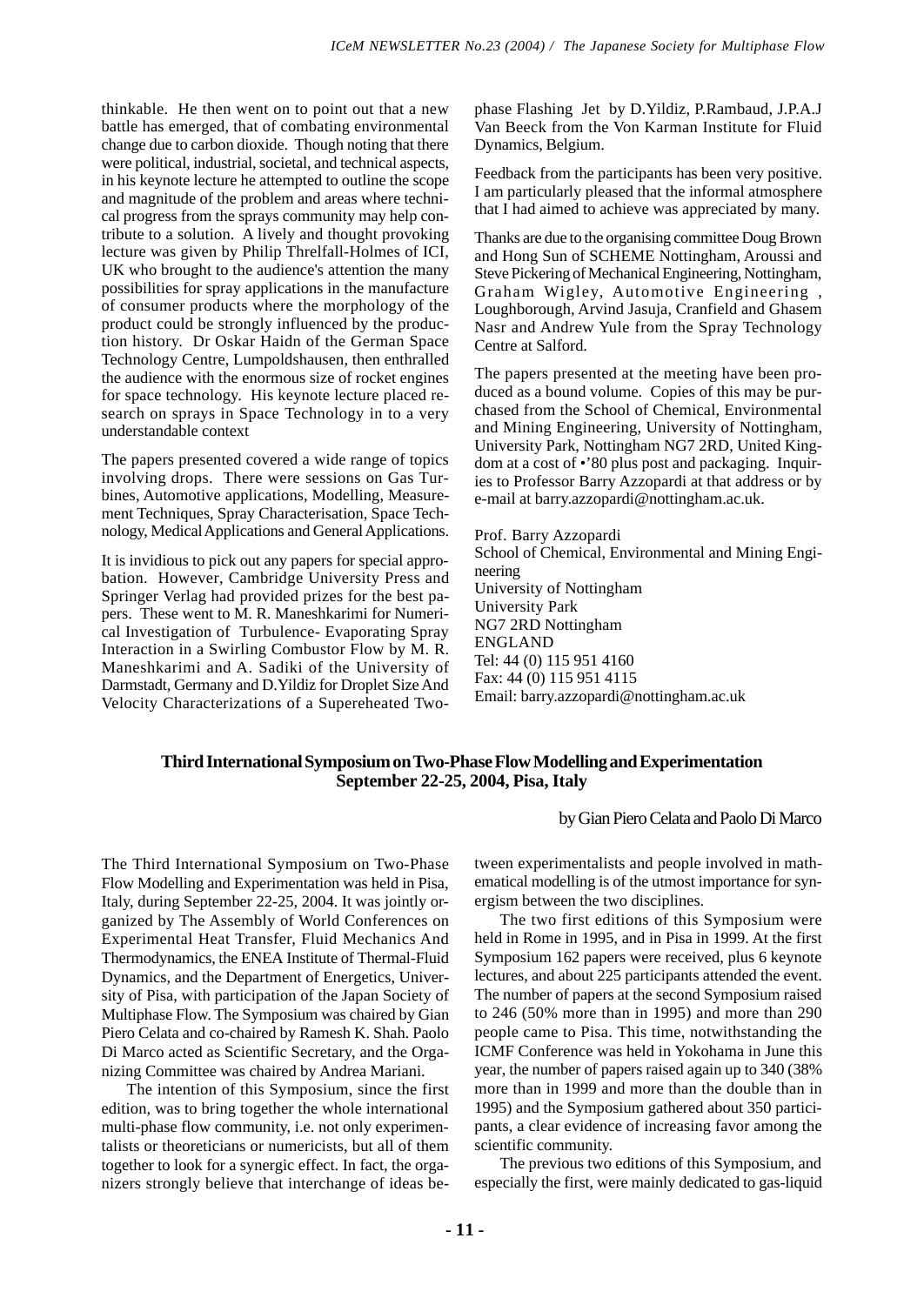flow; this time much wider distribution of subjects in multiphase flow was covered, with gas-particle, liquidliquid and three-phase flows well represented. Some of the major topics covered, beside the traditional ones, such as boiling and condensation, were combustion, porous media, bubble dynamics and bubbly flow, measurement techniques, heat transfer enhancement, micro- and mini-channels, process and industrial applications. The main theoretical and experimental aspects of two-phase flow in gas-liquid, gas-particle and liquidliquid flow were tackled.

Distribution of papers by country is: 41 Japan, 34 Russia, 32 Italy, 25 Germany, 24 France, 20 China, 19 Poland and USA, 14 Korea, 11 UK, 10 The Netherlands, 9 Brazil and Spain, 8 Portugal, 6 Canada, 5 India, etc. Globally, papers were gathered from more than 40 countries, and this is an indication of the network existing in the two-phase flow community, and how globalization is a positive term in our community. The high scientific quality of accepted papers was maintained high through a review process on full-length manuscripts, handled by the 39 Lead Scientists (members of the Scientific Committee). The proceedings of the Symposium have been distributed to the attendants in CD-ROM format, and will be issued in printed volumes after the conference: it is hoped that they will be an excellent reference point for many years to come. Copies of the CD and of the volumes are available from the organizers.

The Symposium gathered about 350 participants. Distribution of participants by country was: 52 Japan, 51 Italy, 36 Germany, 30 France, 20 USA, 17 Russia, 15 UK, 12 Poland, 11 Korea and 10 The Netherlands.

Presentation of papers, all in stand-up sessions, was organized in 7 parallel sessions, with a total of 65 sessions. Seven outstanding keynote lectures, covering the state-of-the-art on multiphase flow, were delivered in plenary sessions. Papers in the Open Forum Session were presented in the poster format, besides in a short presentation in an oral session.

The Symposium had a follow-up on Saturday with a special Mini-Symposium to celebrate the 65th birthday and the career of Prof. Richard T. Lahey. Six keynote lectures, spanning the field of multi-phase flows, were delivered by R.T. Lahey, R. Taleyarkhan, R. Nigmatulin, G. Hewitt, G. Yadigaroglu and S. Banerjee. They will be published along with some selected contributed papers of the Symposium, in a special issue of Nuclear Engineering and Design. A special issue of Experimental Thermal and Fluid Sciences, containing selected papers from the Symposium, will be published as well.

The Internet site of the Symposium (www.ing.unipi.it/pisa04) will remain opened after the meeting as a reference information point for the Symposium complete program and the proceedings.

Dr. Gian Piero Celata Institute of Thermal Fluid Dynamics ENEA Casaccia E-mail celata@casaccia.enea.it

Prof. Paolo Di Marco Department of Energetics University of Pisa E-mail p.dimarco@ing.unipi.it

## **Report on 3rd International Symposium on Two-Phase Flow Modelling and Experimentation September 22-25, 2004, Pisa, Italy**

by Akira Sou

The International Symposium on Two-Phase Flow Modelling and Experimentation was held on September 22-25, 2004 in Pisa, which is well-known with the Leaning Tower.

The keywords of the sessions in the symposium were as follows:

- \* Keynote Lecture (7 papers)
- \* Bubbles (15 papers)
- \* Bubbly Flow (15 papers)
- \* Bubble Motion & Dynamics (16 papers)
- \* Slug Flow (8 papers)
- \* Drop Motion & Dynamics (8 papers)
- \* Particle Motion & Dynamics (6 papers)
- \* Fluid Particle Flow (31 papers)
- \* Packed Beds & Porous Media (6 papers)
- \* Measurement Techniques (31 papers)
- \* Numerical Modelling (8 papers)
- \* Two-Phase Flow Modeling (9 papers)
- \* Mass Transfer & Non-Boiling Heat Transfer (5 papers)
- \* Enhancement of Heat Transfer (10 papers)
- \* Boiling Heat Transfer (10 papers)
- \* Critical Heat Flux (5 papers)
- \* Condensation (12 papers)
- \* Evaporation (11 papers)
- \* Combustion (6 papers)
- \* Falling Films (5 papers)
- \* Jets (7 papers)
- \* Liquid-Liquid Systems (5 papers)
- \* Oil-Water Flow (4 papers)
- \* Interfacial Phenomena (9 papers)
- \* Phase Distribution & Separation (12 papers)
- \* Turbulence (10 papers)
- \* Flow Structure (8 papers)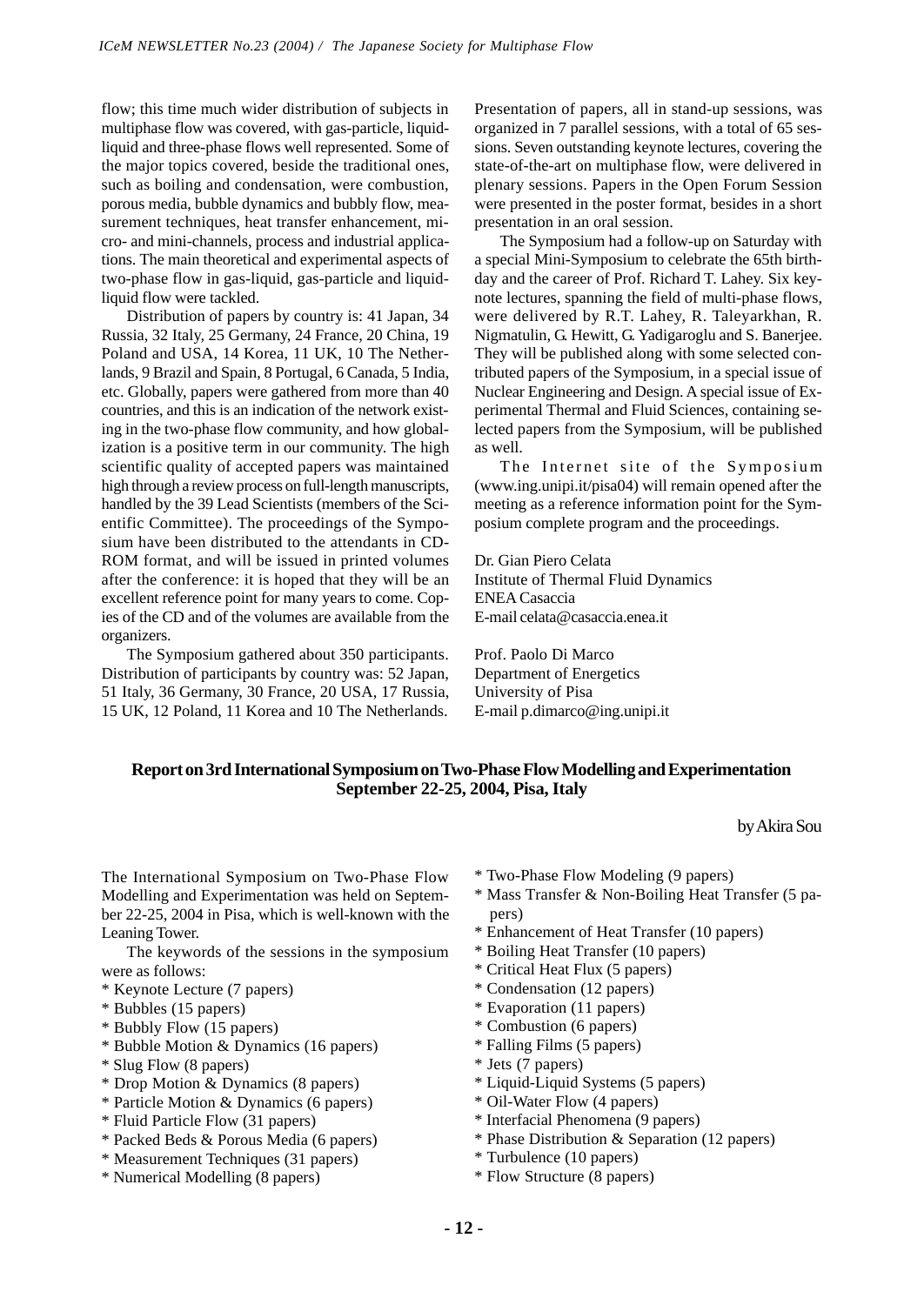- \* Oscillation, Instability & Unsteady Flow (6 papers)
- \* Waves (6 papers)
- \* Pressure Drop (5 papers)
- \* Mixtures (5 papers)
- \* Atomization & Sprays (6 papers)
- \* Micro- & Minichannels (14 papers)
- \* T-Junctions (5 papers)
- \* Nuclear Reactor Safety (11 papers)
- \* Two-Phase Flow Equipment & Industrial Applications (10 papers)

The seven keynote lectures (KL) delivered at the meeting were as follows:

- (KL1) Prof. A. Tomiyama from Kobe University, Japan reviewed the experimental and modelling works on the drag, the lift and the virtual mass forces acting on a single bubble having carried out in his laboratory, which are useful in practical applications.
- (KL2) Prof. Y. Hassan from Texas A&M University, USA presented the experiment measuring velocity distribution within the turbulent boundary layer by PIV with microbubbles injected, and the effects on drag reduction were shown.
- (KL3) Prof. V. V. Yagov from Moscow Power Engineering Institute (Technical University), Russia talked about the boiling heat transfer and CHF of swirl flows in tubes, and CHF of the flow with twisted tape at uniform heating and oneside heating were investigated.
- (KL4) Prof. G. Sotgia from University of Milan, Italy and Prof. P. Tartarini from University of Modena and Reggio Emilia, Italy surveyed the state-of-the-art review on the oil-water mixture flows in horizontal pipes and presented their recent works especially on the pressure drop reductions and flow pattern maps with wide variety of conditions.
- (KL5) Prof. D. Butrymowicz from Institute of Fluid-Flow Machinery, Gdansk, Poland gave the stateof-the-art review on the enhancement of condensation heat transfer technique by using passive and active drainage. Not only experimental works but also modelling works were presented.
- (KL6) Prof. D. Lakehal from ETH, Zurich, Switzerland showed the DNS and the LES approaches on turbulent two-phase flows and several computational results to discuss the issues such as the near-interface turbulence.
- (KL7) Prof. D. Lhuillier from Universite Pierre et Marie Curie, Paris, France talked on the approaches on the modelling of volumetric interfacial area in two-phase flows using his transparencies.

Banquet was held at La Stazione Leopalda from 20:30. The huge hall for hundreds of participants has been used as a train station. A course of various Italian pastas and foods were served until 24:00 with bottles of Tuscany red wine, Chianti.

The symposium was one of the most fruitful symposiums for me, since we could spend enough time for exchanging our ideas with other participants thanks to the following features of the symposium:

- (1) All chairmen kept to a minute to save at least five minutes for discussion after each presentation,
- (2) Coffee-breaks were scheduled before and after noon for as long as thirty-minutes at the front hall where we could easily find right researchers,
- (3) A number of active researchers working on modelling, experiments and numerical analysis on a topic shared some time within the friendly two-phase flow community.

Dr. Akira Sou Department of Mechanical Engineering Kobe University E-mail: sou@mech.kobe-u.ac.jp

## **An Announcement from Editor**

The JSMF gives internet-service for ICMF members.

You can read updated ICeM NEWSLETTER by visiting JSMF homepage

http://www.jsmf.gr.jp/index-en.htm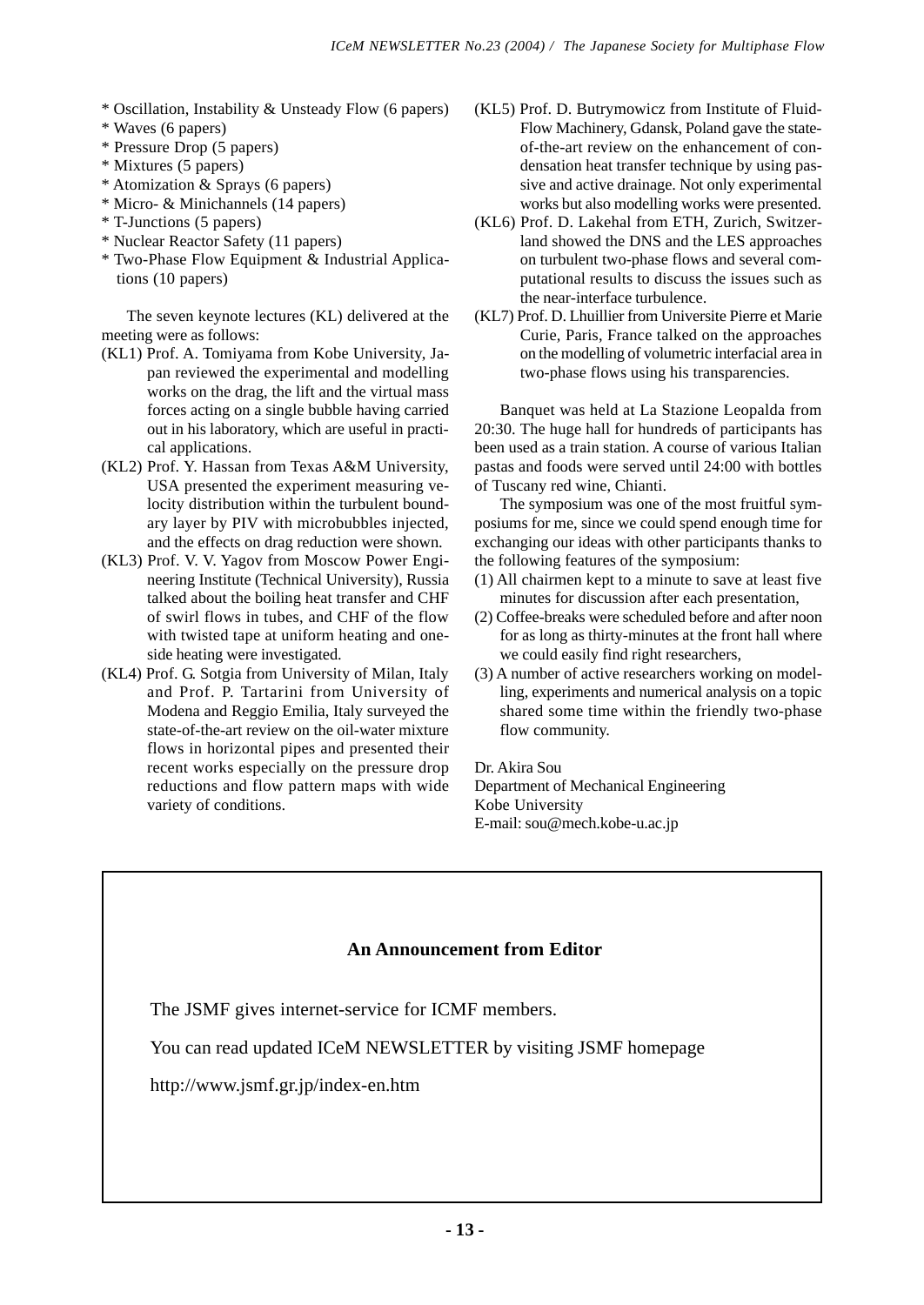## **Future Meetings**

Following list includes Conference Name, Place, Date and Contact.

#### **International Conference on Energy, Environment & Technological Innovation (EETI2004)**

Rio de Janeiro, Brazil, October 4-7, 2004 E-mail: info@eeti2004.org http://www.eeti2004.org/

#### **6th International Topical Meeting on NUclear Reactor Thermal Hydraulics, Operations and Safety (NUTHOS-6)**

Nara-Ken New Public Hall, Nara, JAPAN, October 4-8, 2004 Dr. Mamoru Akiyama Inst. Applied Energy E-mail: info@nuthos6.org http://www.nuthos6.org/

#### **3rd International Heat Powered Cycles Conference**

Larnaca, Cyprus, October 11-13, 2004 Prof. Tassos Karayiannis Chairman of the Organising Committee London South Bank University Tel: +44 (0) 207 815 7628 E-mail: karayitg@lsbu.ac.uk http://www.hpc2004.com/

#### **Transport Phenomena in Micro and Nanodevices**

Ohana Keauhou Beach Resort, Kona Coast, Island of Hawaii, USA, October 17-21, 2004 Chair: Prof. Mohamed Gad-el-Hak Caudill Eminent Professor and Chair of Mechanical Engineering Virginia Commonwealth University P. O. Box 843015 Richmond, VA 23284-3015 U.S.A. Tel: 1-804-828-3576 Fax: 1-804-827-7030 E-mail: gadelhak@vcu.edu http://www.engconfintl.org/4at.html

#### **ASME Internal Combustion Engine Division 2004 Fall Technical Conference**

Long Beach, California, USA, October 24-27, 2004 Technical Program Chair Dr. Neil X. Blythe Fairbanks Morse Engine 701 White Avenue Beloit, Wisconsin 53511 Tel: 608-364-8017 Fax: 608-364-8233 E-mail: neil.blythe@fairbanksmorse.com https://www.asmeconferences.org/ICEF04/

#### **IUTAM Symposium on Elementary Vortices and Coherent Structures - Significance in Turbulence Dynamics -**

Kyoto International Community House, Kyoto, Japan, October 26-28, 2004 IUTAM Chairman Prof. Shigeo Kida Fax: +81-75-753-5251 E-mail: kida @ mech.kyoto-u.ac.jp E-mail: iutam-office@kyoryu.scphys.kyoto-u.ac.jp http://www-kyoryu.scphys.kyoto-u.ac.jp/iutam/

#### **AIChE 2004 Annual Meeting**

Austin Convention Center, Austin, TX, USA, November 7-12, 2004 Meeting Program Chair Prof. John G. Ekerdt MPC University of Texas at Austin Professor and Chair Department of Chemical Engineering Austin, TX 78712 Tel: (512) 471-4689 Fax: (512) 471-7060 E-mail: ekerdt@che.utexas.edu http://www.aiche.org/conferences/annual/ index.htm

#### **Fourth International Symposium on Advanced Fluid Information and Transdisciplinary Fluid Integration (AFI/TFI-2004)**

Sendai International Center, Sendai, Japan, November 11-12, 2004 Prof. Shigeru Obayashi AFI-2004 Secretariat, Institute of Fluid Science, Tohoku University, Katahira 2-1-1, Aoba-ku, Sendai 980-8577, Japan E-mail: afi-2004@ifs.tohoku.ac.jp http://www.ifs.tohoku.ac.jp/afi-tfi-2004/

#### **ANS Winter Meeting and Nuclear Technology Expo**

Omni Shoreham Hotel, Washington, D.C., November 14-18, 2004 General Chair: Dr. William D. Magwood, IV U.S. Department of Energy http://www.ans.org/meetings/winter/

#### **2004 ASME International Mechanical Engineering Congress and Exposition - IMECE** Anaheim, California, USA, November 13-19,

2004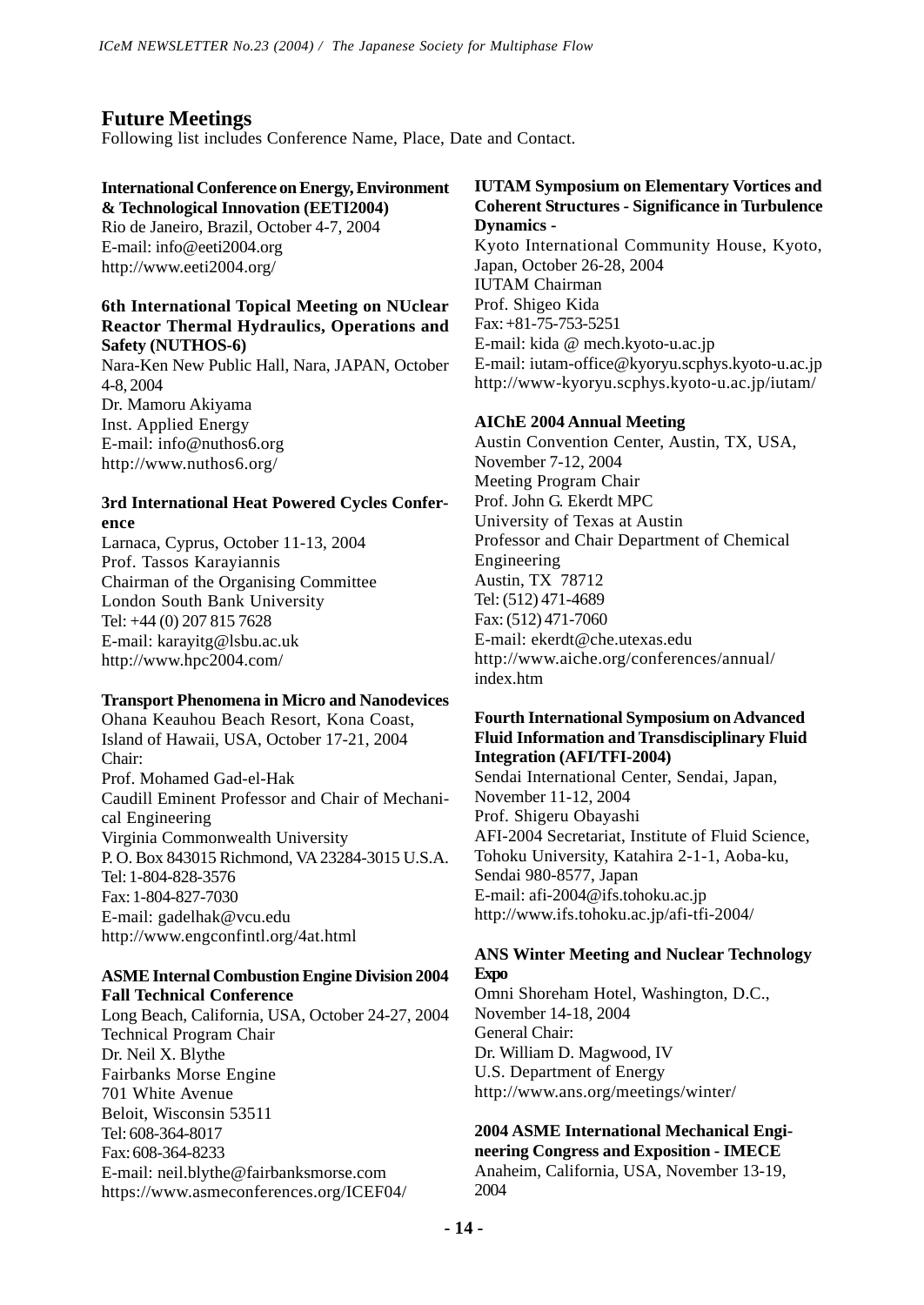Chair Prof. Michael J. Askew 16319 Howe Rd. Strongsville, OH 44136-6346 Tel: (330) 379-5580 Fax: (330) 379-5551 E-mail: askewm@uakron.edu http://www.asmeconferences.org/congress04/

## **International Forum on Heat Transfer (IFHT2004)**

Kyoto Research Park, Kyoto, Japan, November 24-26, 2004 Conference Chair Prof. Shigenao Maruyama Institute of Fluid Science, Tohoku University 2-1-1 Katahira, Aoba-ku, Sendai 980-8577, Japan Tel & Fax: +81-22-217-5243 E-mail: maruyama@ifs.tohoku.ac.jp http://www.ifht2004.energy.osakafu-u.ac.jp/

#### **Advances in the Modeling Methodologies of Two-Phase Flows**

Lyons, France, November 24-26, 2004 Dr. Hisashi Ninokata Chairman of IAHR Division II (Applied Hydraulics) Tokyo Inst Tech, Japan Dr. Herve Lemonnier DEN/DER/SSTH/LIEX CEA/Grenoble, France E-mail: shf@shf.asso.fr http://shf.asso.fr/diphasique/

## **The 4th Korea-Japan Symposium on Nuclear Thermal Hydraulics and Safety (NTHAS4)**

Hokkaido University Conference Hall, Sapporo, Japan, November 28 - December 1, 2004 Honorary Chairs Dr. H. Nariai, JNES Prof. U. C. Lee, SNU General Chairs Prof. A. Serizawa, Kyoto U. Prof. S. H. Chang, KAIST E-mail: info@nthas4.org http://www.nthas4.org/

#### **International Conference on Advanced Optical Diagnostics in Fluids, Solids and Combustion (VSJ-SPIE04)**

University of Tokyo, Tokyo, Japan, December 4- 6, 2004 Conference Chair Prof. Masaaki Kawahashi Saitama University, Japan E-mail: vsj-spie04@vsj.or.jp http://www.vsj.or.jp/vsj-spie04/

## **International Mechanical Engineering Conference & Expo (IMEC2004)** Marriott Courtyard Hotel, Kuwait, December 5-8,

2004 Conference Chairman Dr. Mohammad Al-Hajeri E-mail: malhajeri@imece2004.com E-mail: imec@imec2004.com http://www.imece2004.com/

#### **IInternational Conference on Computational Methods (ICCM 2004)**

Singapore, December 15-17, 2004 Chairman Prof. Liu G. R. National University of Singapore E-mail: iccm2004@nus.edu.sg http://www.nus.edu.sg/ACES/ICCM2004.htm

**--------------- 2005 ---------------**

#### **The 6th KSME-JSME Thermal & Fluids Engineering Conference**

Jeju City, Jeju, Korea, March 20-23, 2005 Chairman Prof. Shin-Hyoung KANG, Seoul National Univ. Prof. Hideo INABA, Okayama Univ. Secretary General Prof. Haecheon Choi, School of Mechanical and Aerospace Engineering, Seoul National University, Seoul 151-744, Korea E-mail: choi@snu.ac.kr Fax: +82-2-878-3662 Tel: +82-2-880-8361 Prof. Yuichi Murai, Graduate School of Engineering, Hokkaido University, Kitaku-kita13jyou Nishi 8chome, 060-8628 Sapporo, Japan E-mail: murai@eng.hokudai.ac.jp Fax: +81-11-706-7889 Tel: +81-11-706-6372 http://www.tfec6.org/

## **ASME Power Conference**

McCormick Place Convention Center, Chicago, Illinois, USA, April 5-7, 2005 http://www.asmeconferences.org/power05/

## **Heat Transfer in Components and Systems for Sustainable Energy Technologies: Heat-SET 2005**

Grenoble, France, April 5-7, 2005 Secretariat: greth@cea.fr http://www.greth.fr/heatset2005/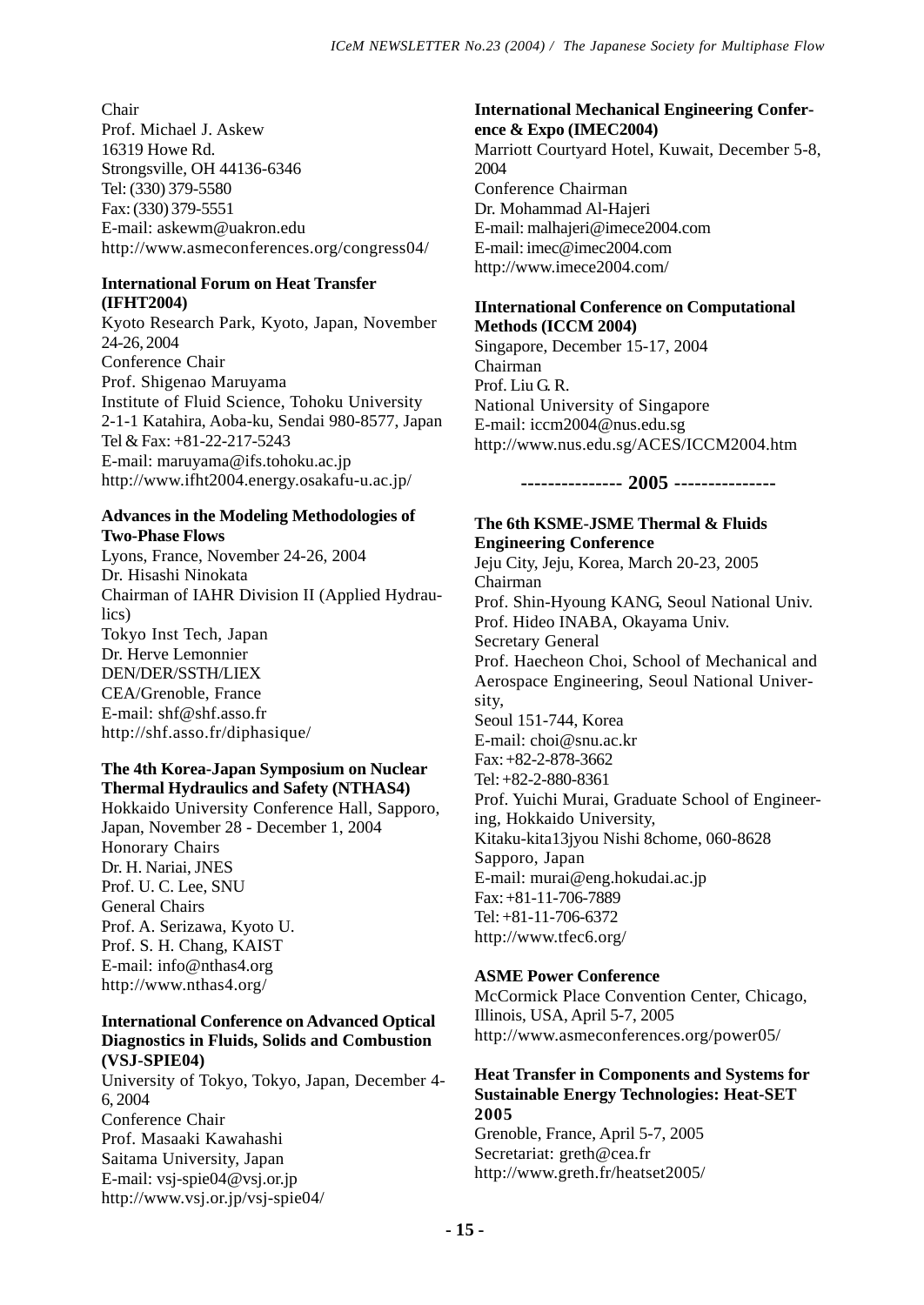#### **ExHFT-6, 6th World Conference on Experimental Heat Transfer, Fluid Mechanics and Thermodynamics**

Hotel Taikanso in Matsushima, Miyagi, Japan, April 17-21, 2005 Conference Co-Chairmen Prof. Nobuhide Kasagi The University of Tokyo Hongo 7-3-1, Bunkyo-ku, Tokyo 113-8656, Japan Prof. Shigenao Maruyama Tohoku Unversity Katahira 2-1-1, Aoba-ku, Sendai, Miyagi 980- 8577 Japan E-mail: exhft6@pixy.ifs.tohoku.ac.jp http://pixy.ifs.tohoku.ac.jp/exhft6/

#### **Fourth International Conference on Computational Heat and Mass Transfer**

Paris-Cachan, France, May 17-20, 2005 Prof. R Bennacer (Co-Chair), rachid.bennacer@iupgc.u-cergy.fr, University of Cergy-Pontoise, France Prof. S. Kakac (Honorary-Chair), skakac@miami.edu, University of Miami, USA Prof. A. A. Mohamad (Chair), amohamad@enme.ucalgary.ca, Calgary University, Canada Prof. J. Sicard (Co-Chair), sicard@dgc.enscachan.fr, Ecole Normale Superieure, France E-mail: icchmt@lmt.ens-cachan.fr http://wwwpriv.lmt.ens-cachan.fr/~4thICCHMT/

#### **The 13th International Conference on Nuclear Engineering (ICONE-13)**

Beijing, China, May 16-20, 2005 Conference Chairmen Dr. Rixin Kang, China National Nuclear Corporation, China Dr. Yoshio Miyake, Mitsubishi Heavy Industries, Ltd., Japan Romney Duffey, Atomic Energy of Canada Limited, Canada E-mail: cns@ns.org.cn, cns@cnnc.com.cn http://www.ns.org.cn/ICONE2005/

## **8th Asian Sympsoium on Visualization (8ASV)**

BChiangmai, Thailand, May 23-27, 2005 Chairman Prof. B Suwantragul King Mongkut's University of Technology Thonburi 91 Suksawad 48, Bangmod, Tungkru, Bangkok 10140 THAILAND Tel: (66)24708271-5 Fax: (66)24279633

E-mail: 8ASV@kmutt.ac.th http://www.8asv-thailand.com/

#### **ANS Annual Meeting**

San Diego, CA, June 5-9, 2005 General Chair: Dr. Lawrence T. Papay, Consultant http://www.ans.org/meetings/docs/2005/am2005 cfp.pdf

# **SPRAY-05 International Symposium on Heat**

**and Mass Transfer in Spray Systems** Antalya, Turkey, June 5-10, 2005 Professor Faruk Arinc ICHMT Secretary-General Mechanical Engineering Department Middle East Technical University 06531 Ankara, Turkey Tel: +90 312-210-5214 or 1429 Fax: +90 312-210-1331 or 1266 E-mail: arinc@ichmt.org http://www.ichmt.org/Spray-05

#### **The 2nd International Exergy, Energy and Environment Symposium (IEEES-2)**

Kos, Greece, July 3-7, 2005 Symposium Chairman Dr. Christopher J. Koroneos Laboratory of Heat Transfer and Environmental Engineering (LHTEE) Aristotle University of Thessaloniki Box 483, 54124 Thessaloniki, Greece Tel: +30 2310 995968 Fax: +30 2310 996012 E-mail: ieees@aix.meng.auth.gr http://www.ieees.org/

#### **5th International Symposium on Multiphase Flow, Heat Mass Transfer and Energy Conversion**

Xi'an, China, July 3-6, 2005 Chairmen Prof. X.J.Chen, Xi'an Jiaotong University, China E-mail: ismf05@mail.xjtu.edu.cn http://www.ismf05.xjtu.edu.cn/

## **8th International Symposium on Fluid Control, Measurement and Visualization (8FLUCOME)**

Chengdu, China, August 22-25, 2005 Prof. Qing-Ding WEI, Chairman of FLUCOME2005 Department of Mechanics and Engineering Science Peking University Beijing 100871, China Tel: +86.10.6275.1992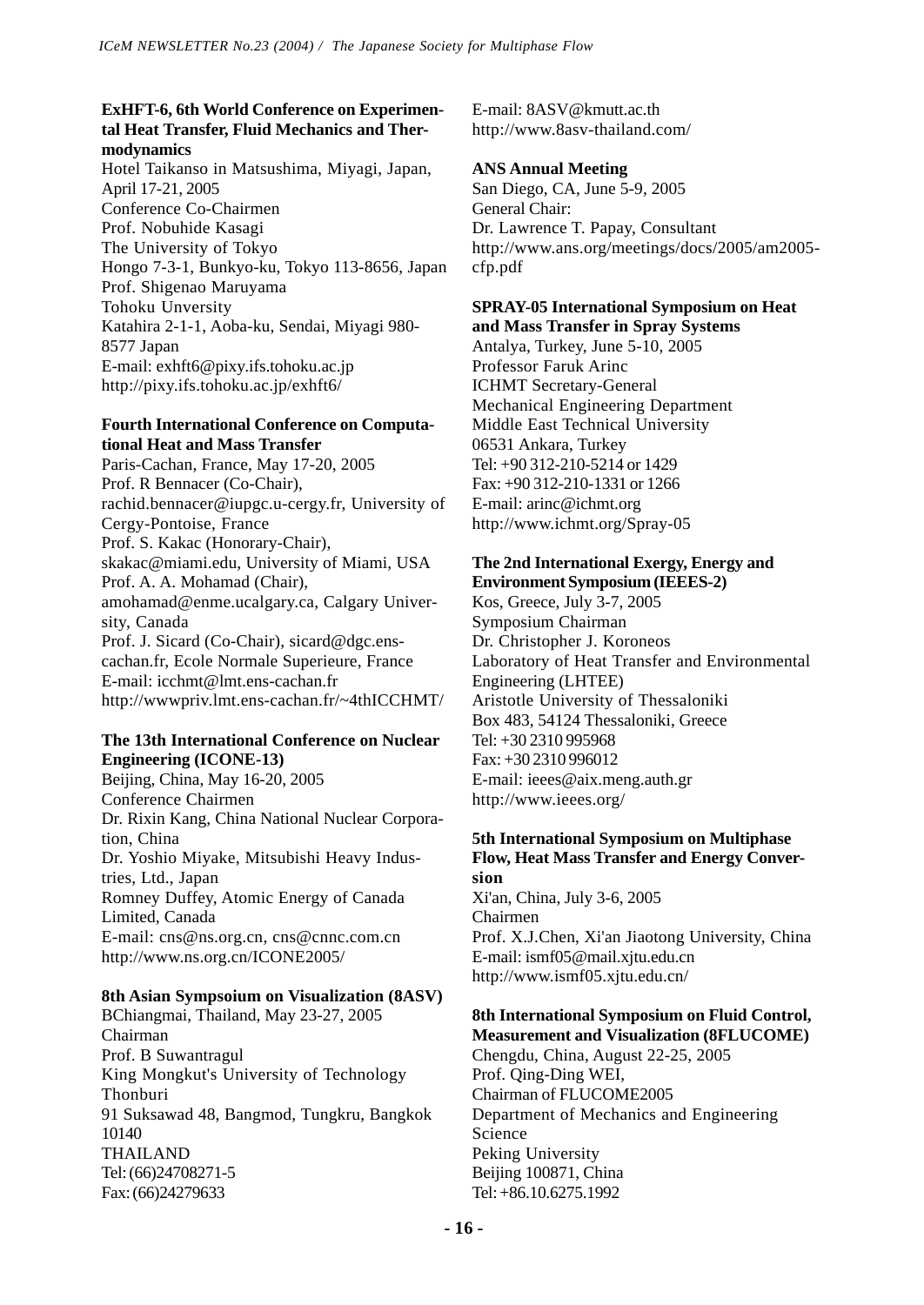E-mail: qdwei@pku.edu.cn E-mail: flucome@8flucome.org http://www.8flucome.org/

#### **The Sixteenth International Symposium on Transport Phenomena (ISTP- 16)**

Prague, Czech Republic, August 29 - September 1, 2005 Chairmen Prof. Jan JEZEK Czech Technical University in Prague Faculty of Mechanical Engineering Division of Fluid Mech. and Thermodynamics Technicka 4, Praha 6 - Dejvice, 166 07 Czech Republic Tel: ++420-2-2435-2575 Fax: ++420-2-2431-0292 E-mail: ISTP16@fsid.cvut.cz or jan.jezek@fs.cvut.cz Prof. Sadanari MOCHIZUKI Tokyo University of A&T Department of Mechanical System Engineering Nakacho 2-24-16, Koganei-shi Tokyo 184-8588, Japan Tel/Fax: ++81-42-388-7088 E-mail: motizuki@cc.tuat.ac.jp http://www.fsid.cvut.cz/istp-16/

## **4th World Congress on Industrial Process Tomography**

Aizu, Japan, September 5-9, 2005 http://www.vcipt.org.uk/wcipt4/

#### **ASME/ATI/UIT Symposium on Thermal Fluid Dynamics and Energy Engineering**

Rome, Italy, September 18-22, 2005 Contact: Edison Aulestia Email:aulestiae@asme.org http://www.asme.org/events/

#### **6th International Symposium on Particle Image Velocimetry (PIV-05)**

Pasadena, California, USA, September 21-23, 2005 Chairman of PIV'05 Prof. Mory Ghairb, California Institute of Technology E-mail: msalcedo@caltech.edu http://piv05.caltech.edu/

## **Heat Transfer and Fluid Flow in Microscale**

Il Ciocco, Castelvecchio Pascoli (Tuscany), Italy, September 25-30, 2005 Dr. Gian Piero Celata ENEA Casaccia, Institute of Thermal-Fluid Dynamics E-mail: info@eci.poly.edu http://www.engconfintl.org/5ah.html

#### **11th International Topical Meeting on Nuclear Reactor Thermal Hydraulics (NURETH11)** Avignon, France, October 2-6, 2005

General Chair: Dr. Jean-Claude Bouchter, CEA-Saclay, France E-mail: nureth11@cea.fr http://www.nureth11.com/

## **ANS Winter Meeting and Nuclear Technology Expo**

Washington, D.C., November 13-17, 2005 General Co-Chairs: Dr. Thomas A. Christopher, AREVA Michael Wallace, Constellation Generation http://www.ans.org/meetings/

**--------------- 2006 ---------------**

#### **The 18th National & 7th ISHMT/ASME Heat and Mass Transfer Conference**

Guwahati, India, January 4-6, 2006 Dr. Subhash C. Mishra Organizing Secretary IIT Guwahati, Guwahati - 781039, INDIA Tel: +91-361-2582660 /+91-9864072060 Fax: +91-361-2582660 / 2690762 Email: hmtc@iitg.ac.in http://www.iitg.ac.in/hmtc/

## **Heat and Mass Transfer in Biotechnology**

TURKEY (organized by ICMHT), June 2006

#### **The 13th International Heat Transfer Conference (IHTC-13)**

Sydney, NSW, Australia, August 13-18, 2006 Prof. Graham de Vahl Davis, E-mail: g.devahldavis@unsw.edu.au Prof. Eddie Leonardi, E-mail: e.leonardi@unsw.edu.au School of Mechanical and Manufacturing Engineering, The University of New South Wales, Sydney, Australia Fax: +61 2 9663 1222 IHTC-13 Conference Secretariat, GPO Box 128, Sydney 2000, Australia Tel: +61 2 9248 0800 Fax: +61 2 9248 0894 E-mail: ihtc-13@tourhosts.com.au http://www.ihtc-13.com/

#### **ANS Winter Meeting and Nuclear Technology Expo**

Albuquerque, NM, November 12-16, 2006 http://www.ans.org/meetings/